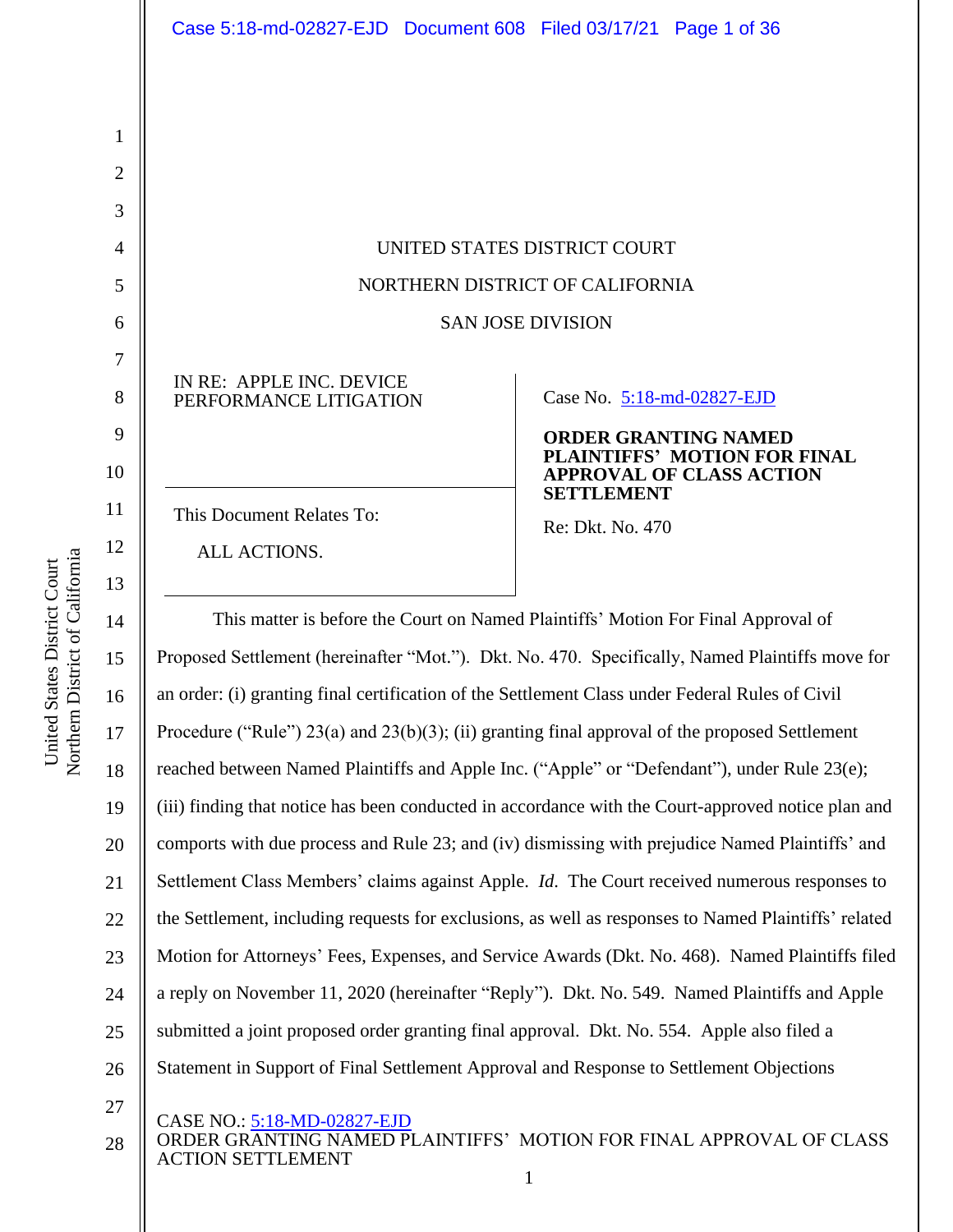1 2 3 ("Statement"). Dkt. No. 555. The Motion was heard on December 4, 2020 and February 17, 2021. Based on pleadings filed to date and the comments made at the hearing, the Court grants Named Plaintiffs' Motion.

**I. BACKGROUND**

4

5

6

7

8

9

10

11

12

13

14

15

16

18

19

20

21

22

23

24

27

## **A. The Consolidated Actions**

In 2015, reports of unexplained shutdowns of certain Apple devices began surfacing, with consumers complaining their devices were suddenly shutting down even though the batteries were more than 30% charged. Second Consol. Am. Compl. ("SCAC") ¶ 2, Dkt. No. 244. Complaints accelerated in the autumn of 2016 and were accompanied by reports of unexplained heating. *Id*. This affected, among other devices, the iPhone 6, 6 Plus, 6s, 6s Plus, 7, 7 Plus, and SE. *Id*. ¶ 1. In 2017, Apple released iOS 10.2.1 and iOS 11.2 to address the alleged defects but, rather than fix the defects, the software updates allegedly "concealed [them] by secretly throttling the Devices' performance to reduce the number of unexpected shutdowns to a more manageable volume." *Id*. ¶¶ 9-10.

On December 20, 2017, Apple released a statement regarding a performance management feature in its iOS 10.2.1 and iOS 11.2 software to prevent unexpected power-offs from occurring

17 in its devices, stating, in relevant part:

> Our goal is to deliver the best experience for customers, which includes overall performance and prolonging the life of their devices. Lithium-ion batteries become less capable of supplying peak current demands when in cold conditions, have a low battery charge or as they age over time, which can result in the device unexpectedly shutting down to protect its electronic components.

Last year we released a feature for iPhone 6, iPhone 6s and iPhone SE to *smooth out* the instantaneous peaks only when needed to prevent the device from unexpectedly shutting down during these conditions. We've now extended that feature to iPhone 7, with iOS 11.2, and plan to add support for other products in the future.

- 25 SCAC ¶ 16; *see also* Decl. of Joseph W. Cotchett and Laurence D. King in Supp. of Mot. for
- 26 Settlement ("Decl. of Co-Lead Class Counsel") ¶ 9, Dkt. No. 471. On December 28, 2017, Apple
	- CASE NO.: 5:18-MD-02827-EJD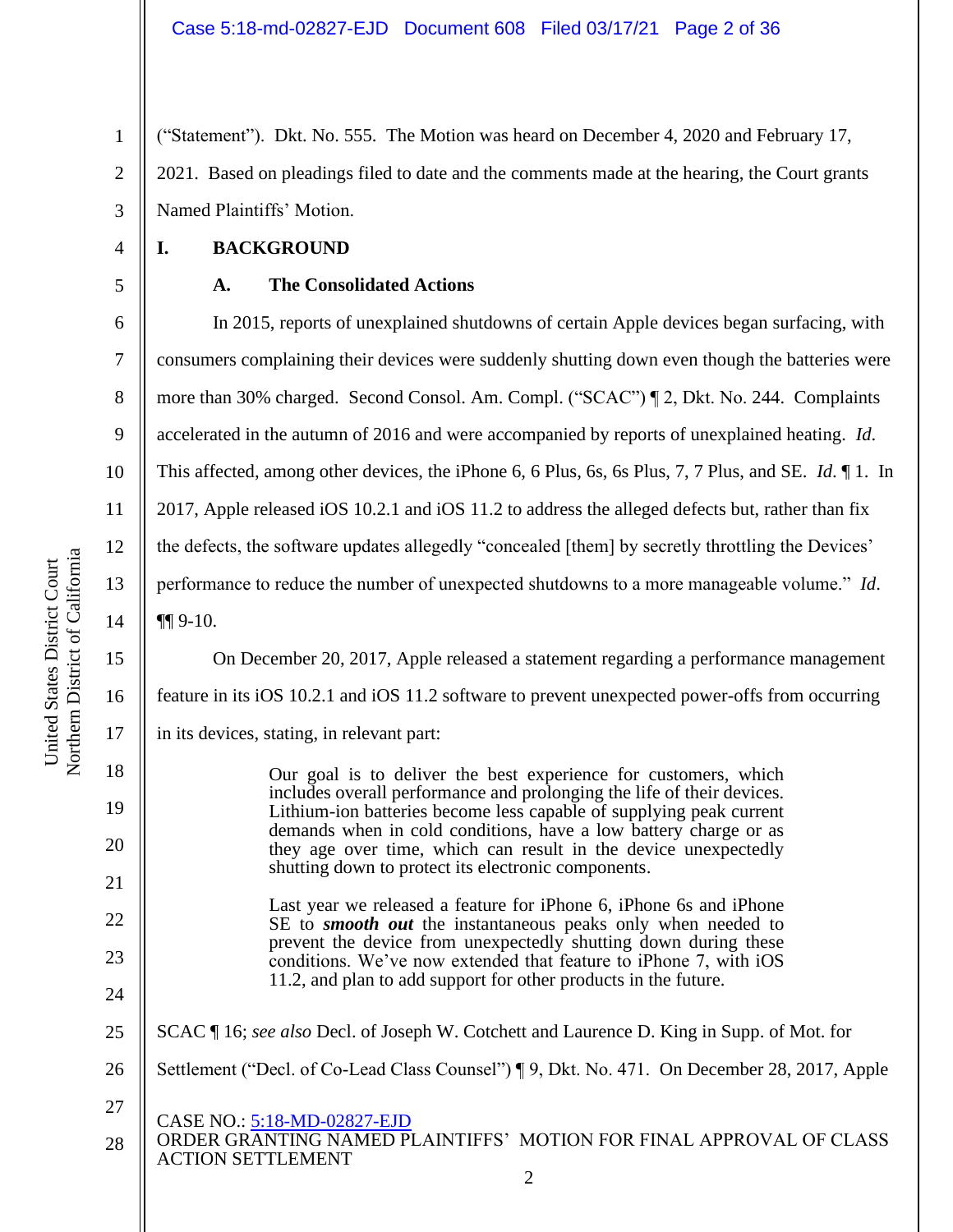|                     | Case 5:18-md-02827-EJD  Document 608  Filed 03/17/21  Page 3 of 36                                                                                                                                                 |
|---------------------|--------------------------------------------------------------------------------------------------------------------------------------------------------------------------------------------------------------------|
| $\mathbf{1}$        | issued the following statement:                                                                                                                                                                                    |
|                     |                                                                                                                                                                                                                    |
| $\overline{2}$<br>3 | iOS 10.2.1 (released January 2017) includes updates for previous<br>models of iPhone to prevent them from unexpectedly shutting down.<br>This includes a feature for iPhone 6, iPhone 6 Plus, iPhone 6s, iPhone    |
| 4                   | 6s Plus, and iPhone SE to dynamically manage the instantaneous<br>performance peaks, only when needed, to prevent the device from                                                                                  |
| 5                   | unexpectedly shutting down. This capability was also extended to<br>iPhone 7 and iPhone 7 Plus with iOS 11.2, and we will continue                                                                                 |
| 6                   | improving our power management feature in the future. This feature's<br>only intent is to prevent unexpected shutdowns so that the iPhone can<br>still be used.                                                    |
| 7                   |                                                                                                                                                                                                                    |
| 8                   | This power management works by looking at a combination of the<br>device temperature, battery state of charge, and battery impedance.                                                                              |
| 9                   | Only if these variables require it, iOS will dynamically manage the<br>maximum performance of some system components, such as the CPU                                                                              |
| 10                  | and GPU, in order to prevent unexpected shutdowns. As a result, the<br>device workloads will self-balance, allowing a smoother distribution                                                                        |
| 11                  | of system tasks, rather than larger, quick spikes of performance all at<br>once. In some cases, a user may not notice any differences in daily<br>device performance. The level of perceived change depends on how |
| 12                  | much power management is required for a particular device.                                                                                                                                                         |
| 13<br>14            | In cases that require more extreme forms of this power management,<br>the user may notice effects such as:                                                                                                         |
| 15                  | Longer app launch times                                                                                                                                                                                            |
| 16                  | Lower frame rates while scrolling                                                                                                                                                                                  |
| 17                  | Backlight dimming (which can be overridden in Control Center)                                                                                                                                                      |
| 18                  | Lower speaker volume by up to -3dB                                                                                                                                                                                 |
| 19                  | Gradual frame rate reductions in some apps                                                                                                                                                                         |
| 20                  | During the most extreme cases, the camera flash will be disabled as<br>visible in the camera UI                                                                                                                    |
| 21                  | Apps refreshing in background may require reloading upon launch.                                                                                                                                                   |
| 22                  | $SCAC \$ 22.                                                                                                                                                                                                       |
| 23                  | The allegedly diminished performance of iPhone 6s and iPhone 7s running these operating                                                                                                                            |
| 24                  | systems led to sixty-six class action complaints filed against Apple between December 2017 and                                                                                                                     |
| 25                  | June 2018 in federal district courts around the country (the "Federal Actions"). Id. In the same                                                                                                                   |
| 26                  | time, four class action complaints were filed against Apple in California Superior Courts in San                                                                                                                   |
| 27                  | CASE NO.: 5:18-MD-02827-EJD                                                                                                                                                                                        |
| 28                  | ORDER GRANTING NAMED PLAINTIFFS' MOTION FOR FINAL APPROVAL OF CLASS<br><b>ACTION SETTLEMENT</b>                                                                                                                    |

United States District Court<br>Northern District of California Northern District of California United States District Court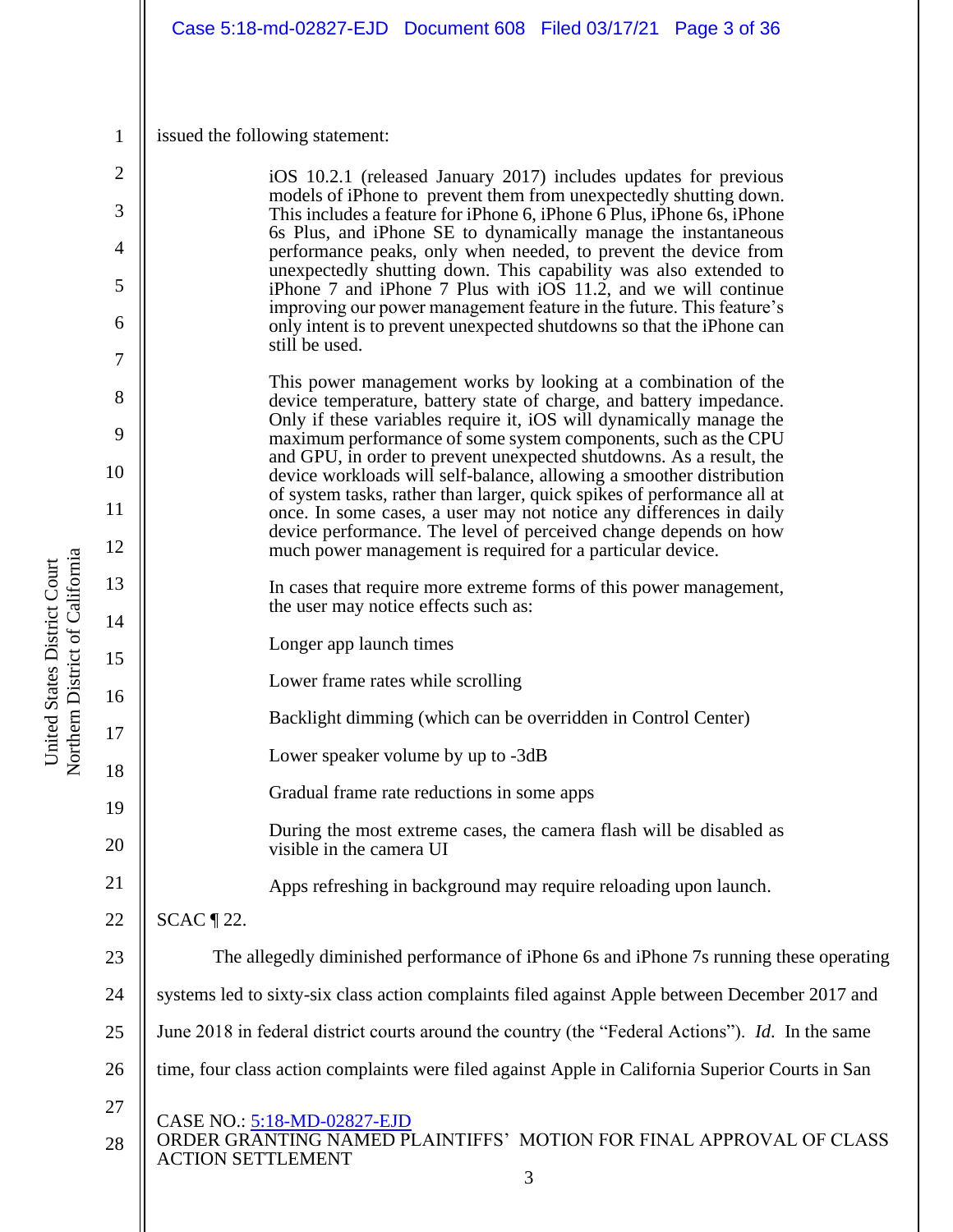Francisco, San Mateo, and Los Angeles (the "State Actions"). Decl. of Andrew J. Brown and Thomas J. Brandi in Supp. of Mot. for Settlement ("Decl. of JCCP Counsel") ¶ 10, Dkt. No. 471- 2.

Beginning in 2018, the Federal Actions were consolidated by the U.S. Judicial Panel on Multidistrict Litigation in the Northern District of California pursuant to 28 U.S.C. § 1407, into MDL proceedings captioned *In re Apple Inc. Device Performance Litig.*, No. 8-md-2827-EJD. Decl. of Co-Lead Class Counsel ¶ 9; *See* Transfer Order, Dkt. No. 1. By August 2, 2018, the four State Actions were coordinated into a single action in San Francisco Superior Court as JCCP No. 4976. Decl. of JCCP Counsel ¶ 11. The JCCP Action follows its own lengthy litigation history, including demurrers, amended complaints, discovery, etc., not repeated here. *See id*. ¶¶ 12-33. The nationwide Settlement Class includes the California Class represented by JCCP Counsel.

1

2

3

4

5

6

7

8

9

10

15

17

18

19

21

23

## **B. Motions to Dismiss and the Operative Complaint**

16 20 22 24 On May 15, 2018, the Court granted in part and denied in part the motion to serve as interim lead counsel filed by Cotchett, Pitre & McCarthy LLP ("CPM") and Kaplan Fox & Kilsheimer LLP. Order Consolidating Related Actions and Appointing Interim Co-Lead Pls.' Counsel at 4, Dkt. No. 99. Class Counsel filed a Consolidated Amended Complaint ("CAC") on July 2, 2018. CAC, Dkt. No. 145. The CAC was a lengthy document, detailing the grievances of one hundred twenty-two Named Plaintiffs and including seventy-six causes of action. Decl. of Co-Lead Counsel ¶ 10. On August 9, 2018, Apple moved to dismiss the CAC. Mot. to Dismiss Pls.' CAC, Dkt. No. 176. On October 1, 2018, the Court granted in part and denied in part Apple's motion to dismiss the CAC, with leave to amend. Order Granting in Part and Den. in Part Mot. to Dismiss, Dkt. No. 219. On November 30, 2018, Class Counsel filed the SCAC. On January 24, 2019, Apple filed a motion to dismiss. Mot. to Dismiss Pls.' SCAC, Dkt. No. 272. The Court granted in part and denied in part this motion to dismiss on May 3, 2019 with leave to amend. Order, Dkt. No. 331.<sup>1</sup> Named Plaintiffs ultimately chose not to amend the SCAC and on

26

CASE NO.: 5:18-MD-02827-EJD 27  $<sup>1</sup>$  This Order also resolved other issues, such as a pending motion to compel discovery, requests</sup>

ORDER GRANTING NAMED PLAINTIFFS' MOTION FOR FINAL APPROVAL OF CLASS ACTION SETTLEMENT 28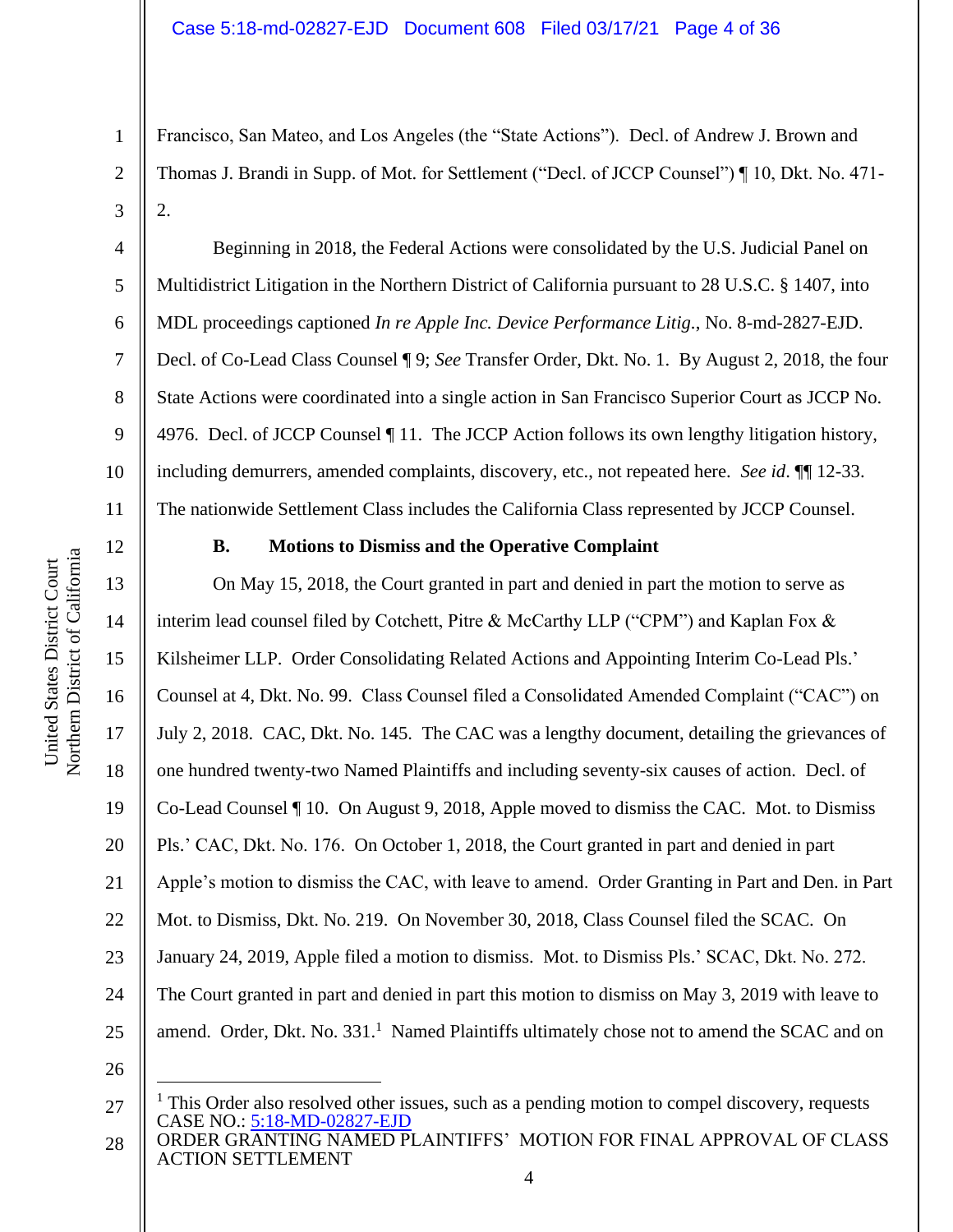July 31, 2019, Apple filed its Answer to the SCAC. Answer, Dkt. No. 365.

1 2

3

4

5

6

7

8

9

10

11

12

13

14

15

16

17

18

## **C. Discovery and Other Matters**

Throughout 2018 and 2019, Named Plaintiffs and Defendants took part in a contentious discovery process. Ultimately, with the Parties' stipulation, the Court appointed the Honorable Judge Rebecca J. Westerfield (Ret.) as Special Discovery Master. Decl. of Co-Lead Counsel ¶ 18; Order re: Appointment of Special Disc. Master, Dkt. No. 173. Judge Westerfield issued ten Discovery Master Orders concerning issues such as protective orders, motions to compel, the time period governing discovery, preservation of certain documents, requests for production of documents, a request to conduct forensic inspection of devices, and deposition of certain plaintiffs. Dkt. Nos. 229-232, 240, 245, 310, 323, 354, 389.

Apple produced over seven million pages of documents. Decl. of Co-Lead Counsel ¶ 25. Named Plaintiffs produced over 6,000 pages of documents. *Id*. ¶ 28. Class Counsel took depositions of ten Apple witnesses, including software and hardware engineers, and moved to compel the depositions of ten additional witnesses. *Id*. ¶¶ 32-33. The case was settled before Judge Westerfield ruled on the Motion to Compel the depositions of the ten additional witnesses. *Id*. ¶ 33. Apple deposed nine of the Named Plaintiffs. *Id*. ¶ 34. Both Parties also issued and objected to subpoenas to third parties, such as service carriers, manufacturing entities, and retailers. *Id*. ¶¶ 37-39.

19

## **D. Settlement Negotiations and Mediation**

20 21 22 23 24 25 The Parties selected the Honorable Judge Layn Phillips (Ret.), a former United States District Judge and "the founder and lead mediator at Phillips ADR Enterprises, P.C.", to facilitate mediation and settlement discussions. Decl. of Hon. Layn Phillips in Supp. of Settlement ("Phillips Decl.") ¶¶ 1-4, Dkt. No. 470-1. At Judge Phillips' direction, the Parties submitted mediation and supplemental statements. Decl. of Co-Lead Counsel ¶ 41, Dkt. No. 471. After submitting their statements, counsel for all Parties attended in-person mediations before Judge

CASE NO.: 5:18-MD-02827-EJD 27 for judicial notice, and a motion for reconsideration.

ORDER GRANTING NAMED PLAINTIFFS' MOTION FOR FINAL APPROVAL OF CLASS ACTION SETTLEMENT 28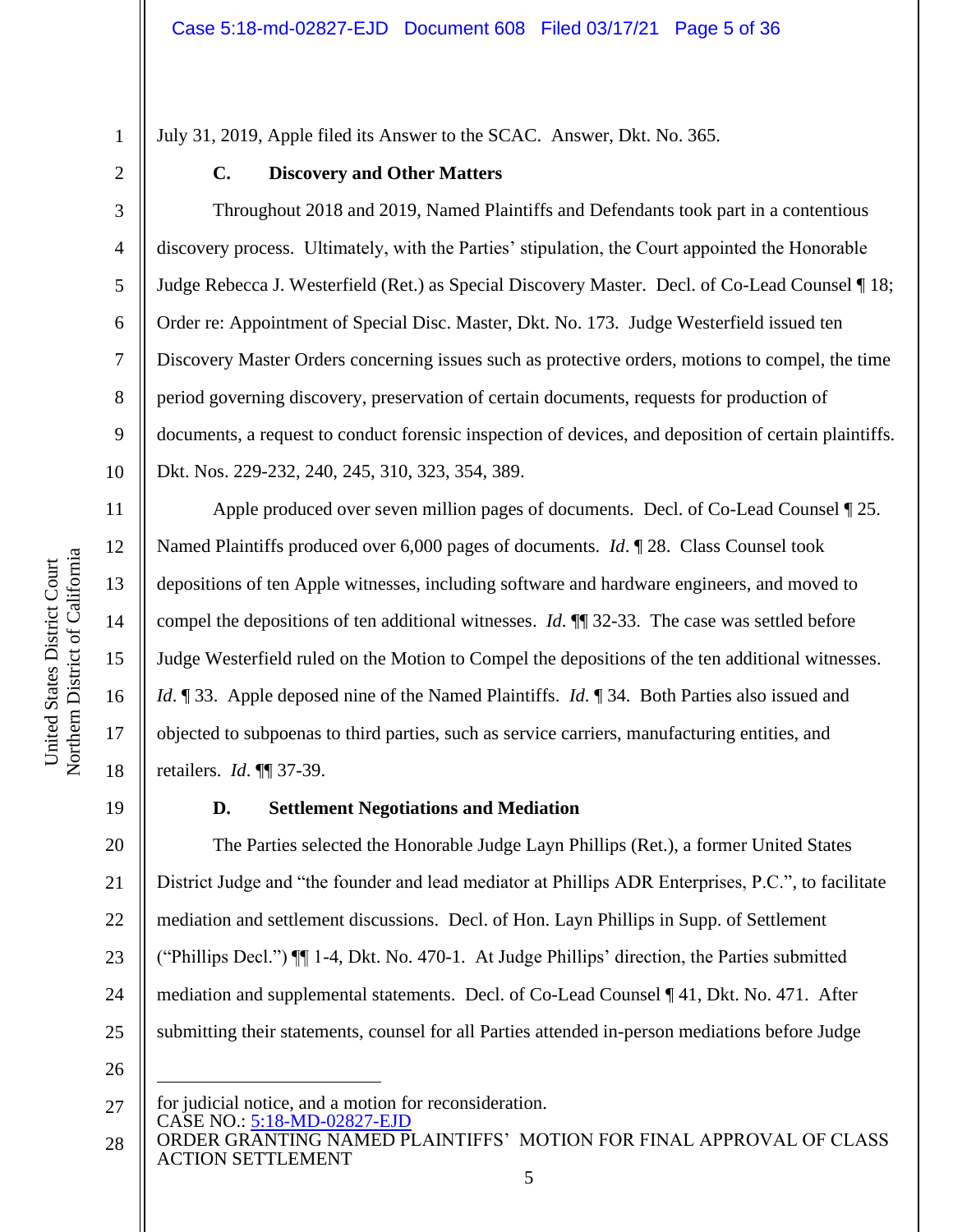Phillips on January 7, 2019, August 28, 2019, and September 27, 2019. *Id*.

On September 27, 2019, Judge Phillips made a mediator's proposal to the Parties, which was accepted with Judge Phillips' continued involvement in negotiating a term sheet and longform settlement agreement. *Id*. ¶ 42; Phillips Decl. ¶ 9. After several months more of negotiation, in February 2020, the Parties executed the Settlement. Decl. of Co-Lead Counsel ¶ 43.

1

2

3

4

5

6

7

8

9

10

11

12

13

14

15

16

17

18

19

20

21

## **E. Settlement Terms**

The Settlement is a comprehensive resolution of all claims in this Action and the JCCP Action. The Settlement provides for a non-reversionary Minimum Class Settlement Amount of \$310 million, with a Maximum Class Settlement Amount of \$500 million, in cash for the benefit of the Settlement Class. Decl. of Co-Lead Counsel ¶ 46. In exchange for a release of their claims, Settlement Class Members will receive \$25 for each eligible iPhone, although the amount of that payment may increase or decrease depending on any Attorneys' Fees and Expenses, Named Plaintiff Service Awards, Notice expenses, and the aggregate value of Approved Claims. *Id*. ¶ 47. In particular, if the payment of \$25 for each iPhone device identified as Approved Claims plus the payment of Attorneys' Fees and Expenses, Named Plaintiff Service Awards, and Notice and administration fees does not reach the Minimum Class Settlement Amount, then the "Residual" will be allocated according to the Stipulation of Settlement (Dkt. No. 416), including increasing payments to Settlement Class Members on a pro rata basis. *Id*. Conversely, if the number of iPhone devices identified as Approved Claims, multiplied by \$25, exceeds the Maximum Class Settlement Amount of \$500 million, then the cash payment for each device will be reduced on a pro rata basis so as not to exceed the Maximum Class Settlement Amount of \$500 million. *Id*.

22 23 24 25 26 Under the Settlement, Named Plaintiffs may also seek Service Awards of \$3,500 for Named Plaintiffs who were deposed in the Action and \$1,500 for all Named Plaintiffs. *Id*. ¶ 49. Class Counsel may also seek an award of attorneys' fees and expenses. *Id*. ¶ 50. The Settlement is not conditioned upon the Court's approval of the full (or any) amount of Service Awards or attorneys' fees and expenses. *Id*.

27

## CASE NO.: 5:18-MD-02827-EJD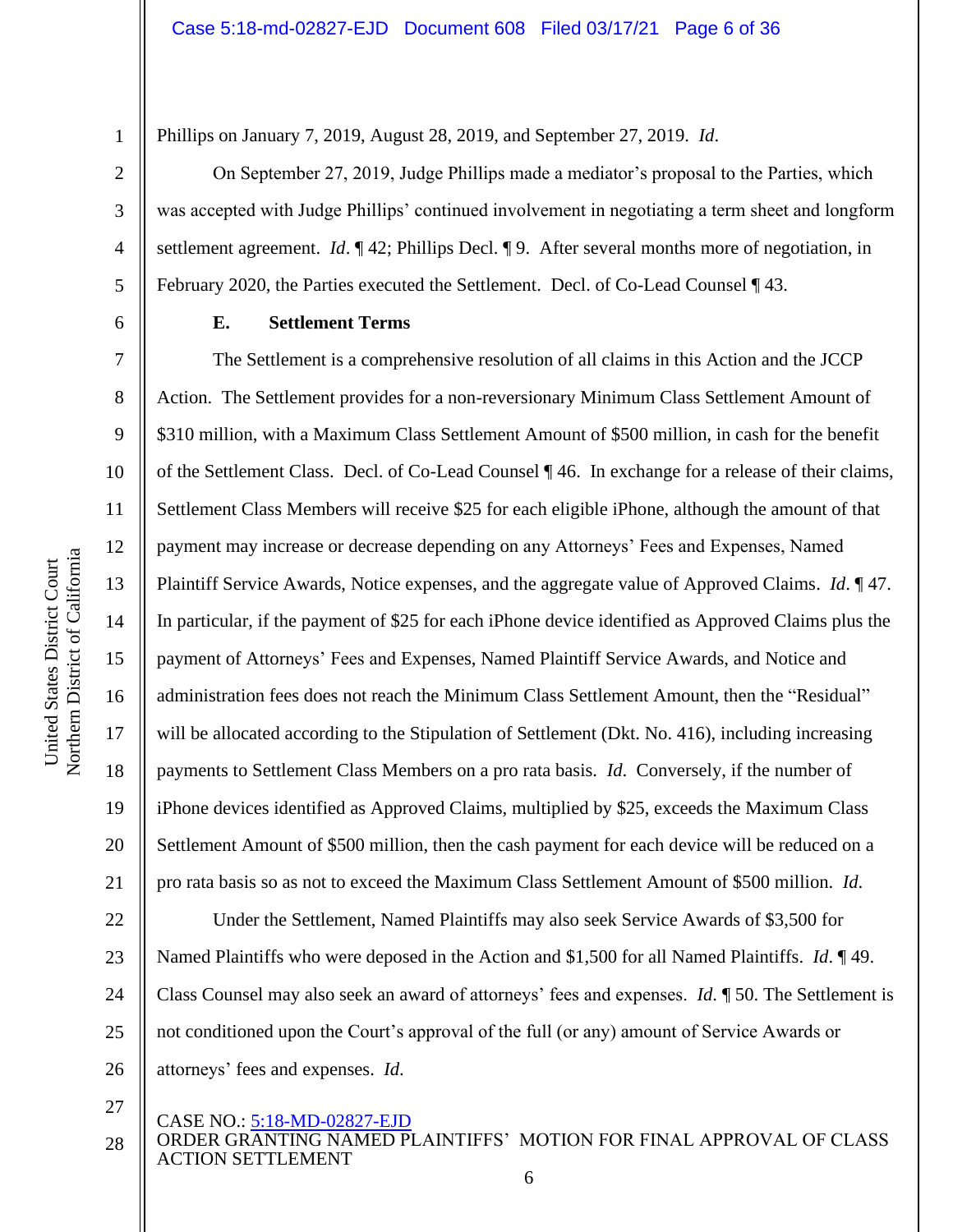6

7

8

9

10

11

27

## **F. Settlement Terms**

On February 28, 2020, Named Plaintiffs filed a motion for preliminary approval of the Settlement. Motion for Preliminary Approval, Dkt. No. 415. On May 27, 2020, the Court granted preliminary approval, provisionally certified the nationwide Settlement Class, and directed notice to be issued to Settlement Class Members pursuant to the Settlement and preliminary approval motion. Order Granting Prelim. Approval of Class Action Settlement ("Prelim. Approval Order"), Dkt. No. 429.

The Court granted preliminary certification to a settlement class of:

[a] I former or current U.S. owners of iPhone 6, 6 Plus, 6s, 6s Plus, 7, 7 Plus, and SE devices running iOS 10.2.1 or later (for iPhone 6, 6 Plus, 6s, 6s Plus, and SE devices) or iOS 11.2 or later (for iPhone 7 and 7 Plus devices), and who ran these iOS versions before December 21, 2017.

12 13 14 15 16 17 18 19 20 21 22 23 24 25 26 Prelim. Approval Order at 2 (reciting the definition of Stipulation § 1.32). "U.S. owners" is defined to "include all individuals who owned, purchased, leased, or otherwise received an eligible device, and individuals who otherwise used an eligible device for personal, work, or any other purposes. An individual qualifies as a "U.S. owner" if his or her device was shipped to the United States, its territories, and/or its possessions. *Id*. "The Settlement Class shall not include iPhone owners who are domiciled outside of the United States, its territories, and/or its possessions." *Id*. "Additionally, excluded from the Settlement Class are (a) directors, officers, and employees of Apple or its subsidiaries and affiliated companies, as well as Apple's legal representatives, heirs, successors, or assigns, (b) the Court, the Court staff, as well as any appellate court to which this matter is ever assigned and its staff, (c) any of the individuals identified in paragraph 1.36 of the Settlement Agreement, as well as their legal representatives, heirs, successors, or assigns, (d) Defense Counsel, as well as their immediate family members, legal representatives, heirs, successors, or assigns, and (e) any other individuals whose claims already have been adjudicated to a final judgment." *Id*. at 2-3. ///

## CASE NO.: 5:18-MD-02827-EJD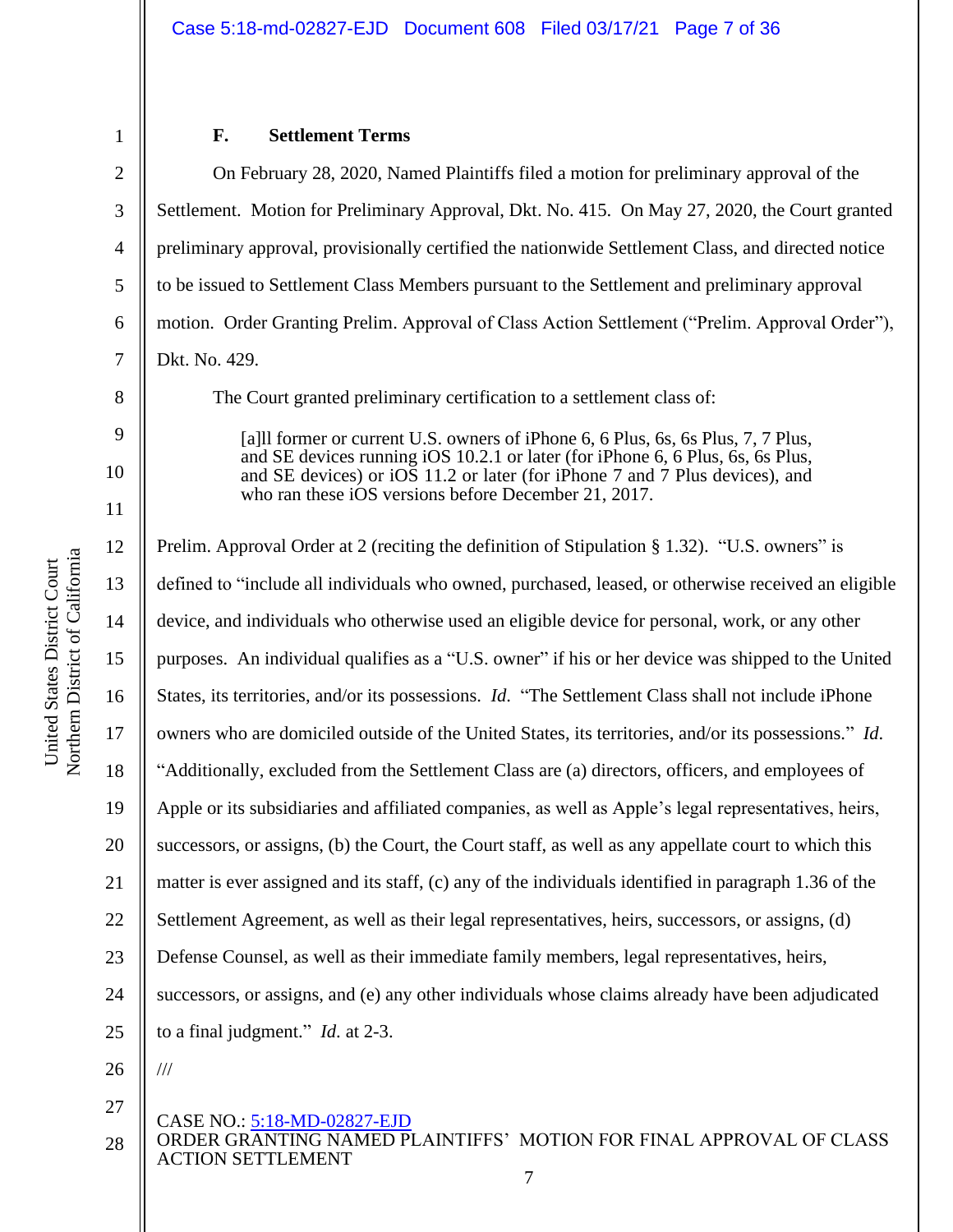2

3

4

5

6

7

8

9

10

11

12

13

14

15

16

17

18

## **G. Notice to the Class**

Court-approved Settlement Administrator Angeion Group ("Angeion") disseminated Notice to the Class via (1) direct email and/or postcard notices, (2) a case-specific website, and (3) a case-specific toll-free number. Decl. of Settlement Adm'r ("Angeion Decl.") ¶¶ 4-12, Dkt. No. 470-2; *see also* Stipulation § 6.2. Specifically, 90,119,272 class notices were emailed to potential Class Members, with 2,611,071 returned undeliverable. Angeion Decl. ¶¶ 6-7, 11. Angeion redeployed 340,289 email notices that had a technical error during the initial distribution. Suppl. Decl. of Settlement Adm'r ("Suppl. Angeion Decl.") ¶ 5, Dkt. No. 551. Of the 340,289 email notices that were re-deployed, 320,329 were delivered and 19,960 were not delivered. *Id*. ¶ 6. Between August 24, 2020 and September 9, 2020, Angeion sent a second round of email notices to 89,395,480 Class Members. *Id*. ¶ 18.<sup>2</sup>

Angeion also sent 5,609,281 postcard notices to potential Settlement Class Members. *Id*. ¶ 11. On September 4, 2020, Angeion mailed an additional 72,282 notices. *Id*. ¶ 13. After conducting address verification searches ("skip traces"), Angeion identified and re-mailed notices to 275,292 updated addresses, including the records which the USPS returned with a forwarding address. *Id*. ¶ 14. Angeion also sent a second round of post card notices to 5,609,277 Class Members. *Id*. ¶ 17. These efforts resulted in notice being sent to ninety-nine (99) percent of the Class. Tr. of Dec. 4, 2020 Hr'g at 153, Dkt. No. 589. The case-specific website devoted to the Settlement had 16,440,243 pageviews and

19 20 21 9,891,698 sessions through November 16, 2020. *Id*. ¶ 22. The toll-free information line for the case received approximately 31,647 calls through November 16, 2020. *Id*. ¶ 24. The extensive

- 26 noted previously, the extensive media coverage of the Settlement has also increased the likelihood that Settlement Class Members learned of the Settlement and the process for submitting a claim.
- CASE NO.: 5:18-MD-02827-EJD 27

<sup>23</sup> 24 25  $2$  During the December 4, 2020 hearing, it was reported that many email notices to Class Members were redirected to a spam folder, and that as result, many Class Members may not have received notice if they didn't know to look in their spam folders. Tr. of Dec. 4, 2020 Hr'g at 102. Although this is disappointing, it is not surprising in a case of this magnitude and does not mean the notice program failed to comport with due process. Angeion employed other methods of notice, including establishing a case-specific website and a case-specific toll-free number. And as

ORDER GRANTING NAMED PLAINTIFFS' MOTION FOR FINAL APPROVAL OF CLASS ACTION SETTLEMENT 28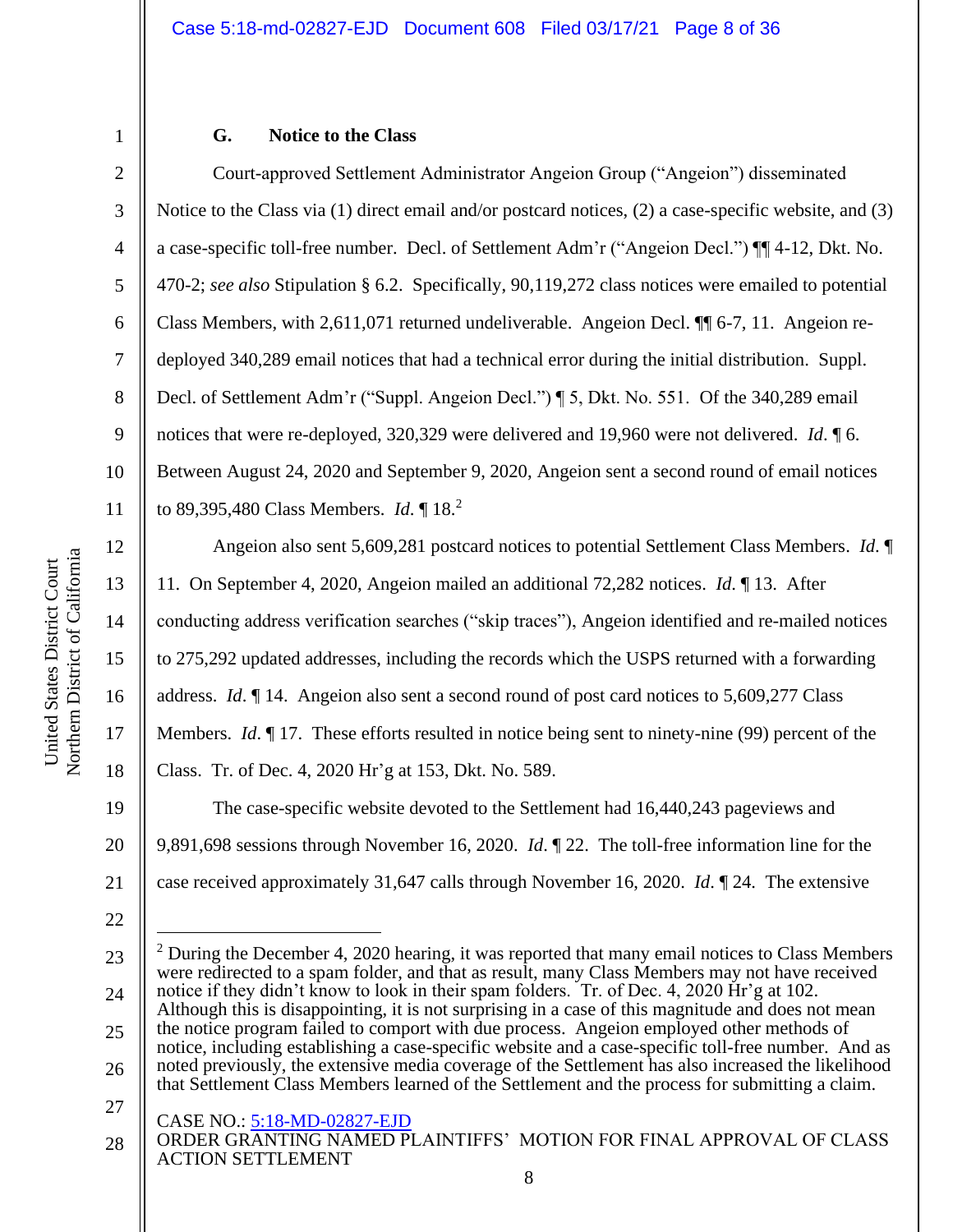1 2 media coverage of the Settlement has also increased the likelihood that Settlement Class Members learned of the Settlement and the process for submitting a claim. Angeion Decl.  $\P$  26.<sup>3</sup>

## **H. Claims Process**

Settlement Class Members had up to 92 days to submit a claim, object, or opt out. Def.'s Statement at 5. The chart below tabulates the total number of claims submitted, approved, and not approved (including the reasons for the provisional rejections) as of January 22, 2021:

| 7  |                  |           |           |                |                                | <b>Claims Not Approved</b>     |                     |           |                |
|----|------------------|-----------|-----------|----------------|--------------------------------|--------------------------------|---------------------|-----------|----------------|
| 8  |                  |           |           | Deduplication) | Regarding                      | List                           | $\delta$            |           |                |
| 9  |                  | Submitted | Withdrawn | Approved       | Eligibility<br>Pending         | $Be$<br>Class                  |                     |           | mising         |
| 10 |                  | Claims    |           | Claims         | Validation<br>Claims<br>Device | Not<br>C,<br>Could             | Insufficient        | Duplicate | signature)     |
| 11 |                  |           | Claims    | (Pending)      |                                | Device Not Eligible<br>Matched | Attestation Missing |           | Other (e.g.,   |
| 12 |                  |           |           |                |                                |                                |                     |           |                |
|    | Online           | 2,152,228 | 137       | 2,094,916      | $\boldsymbol{0}$               | $\theta$                       | $\mathbf{0}$        | 57,175    | $\overline{0}$ |
| 13 | <b>Hard Copy</b> | 74,543    | 43        | 20,698         | 57                             | 44,430                         | 3,549               | Pending   | 5,766          |
| 14 | Corporate        | 1,058,214 | 66        | 153,246        | 41,522                         | 664,675                        | 164,053             | 32,533    | 2,119          |
| 15 | <b>Total</b>     | 3,284,985 | 246       | 2,268,860      | 41,579                         | 709,105                        | 167,602             | 89,708    | 7,885          |

Updated Joint Status Report In Supp. of Final Settlement Approval at 1, Dkt. No. 596. "The

17 Settlement Administrator approved all claims that could be matched to eligible devices, provided

that the other settlement requirements were satisfied." *Id*. at 2. "For claims that could not be

19 approved as initially submitted, the Settlement Administrator sent deficiency notices to inform the

The Court later provided guidance regarding the attestation requirement for corporate and

20 claimants of the reason(s) their claims could not be approved." *Id*. All claimants had an

21 opportunity to submit additional information. *Id*.

22 23

16

18

- 24
- 25

non-natural person claims (Dkt. No. 598), and as of February 21, 2021, the claims process is

3

4

5

CASE NO.: 5:18-MD-02827-EJD 26 27 <sup>3</sup> Notice of the Settlement was also provided to federal and state officials as required by the Class Action Fairness Act, 28 U.S.C. § 1715. Pls.' Reply at 9.

ORDER GRANTING NAMED PLAINTIFFS' MOTION FOR FINAL APPROVAL OF CLASS ACTION SETTLEMENT 28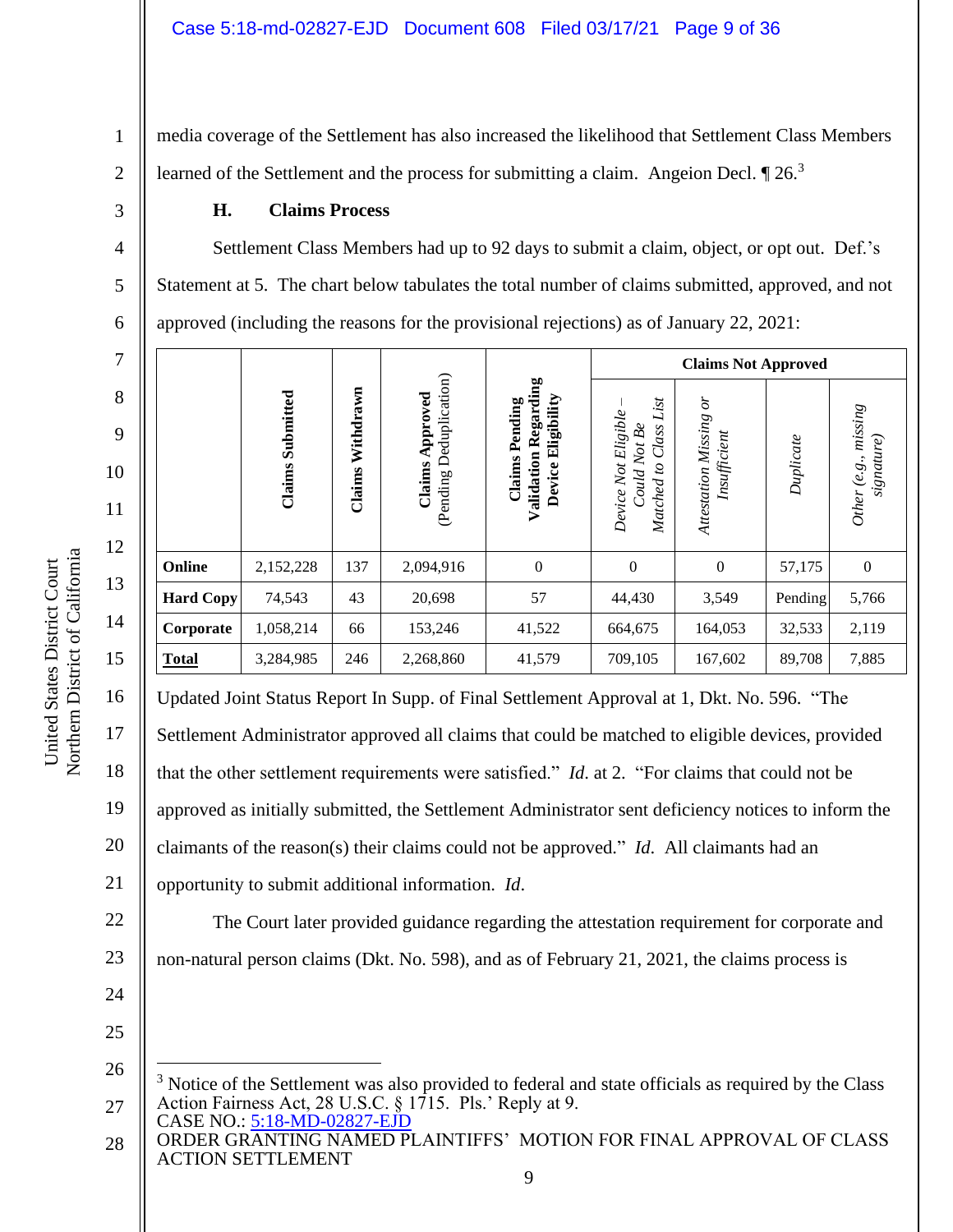| $\mathbf{1}$   | ongoing. Tr. of Feb. 17, 2021 Hr'g at 8, Dkt. No. 605. The Settlement Administrator will submit                                                                                  |
|----------------|----------------------------------------------------------------------------------------------------------------------------------------------------------------------------------|
| $\mathbf{2}$   | a final report to the Court once the claims administration process is complete. Id.                                                                                              |
| 3              | II.<br><b>STANDARDS</b>                                                                                                                                                          |
| $\overline{4}$ | Federal Rule of Civil Procedure 23(e) requires judicial approval of a settlement as fair,                                                                                        |
| 5              | reasonable, and adequate. The procedure for judicial approval is well established:                                                                                               |
| 6<br>$\tau$    | Certification of a settlement class and preliminary approval of<br>(1)<br>the proposed settlement after submission to the court of a written<br>motion for preliminary approval. |
| 8<br>9         | Dissemination of notice of the proposed settlement to the<br>(2)<br>affected class members.                                                                                      |
| 10             | A final approval hearing, at which evidence and argument<br>(3)<br>concerning the fairness, adequacy, and reasonableness of the<br>settlement are presented.                     |
| 11             |                                                                                                                                                                                  |
| 12             | See Manual for Complex Litig. (Fed. Jud. Center, 4th ed. 2004), § 21.63.                                                                                                         |
| 13             | "[T] he decision to approve or reject a settlement is committed to the sound discretion of                                                                                       |
| 14             | the trial judge because that judge is 'exposed to the litigants, and their strategies, positions and                                                                             |
| 15             | proof." Hanlon v. Chrysler Corp., 150 F.3d 1011, 1027 (9th Cir. 1998) (quoting Officers for                                                                                      |
| 16             | Justice v. Civil Serv. Comm'n, 688 F.2d 615, 626 (9th Cir. 1982)). In reviewing class action                                                                                     |
| 17             | settlements, the court should give "proper deference to the private consensual decision of the                                                                                   |
| 18             | parties." Id. "[T] he court's intrusion upon what is otherwise a private consensual agreement                                                                                    |
| 19             | negotiated between the parties to a lawsuit must be limited to the extent necessary to reach a                                                                                   |
| 20             | reasoned judgment that the agreement is not the product of fraud or overreaching by, or collusion                                                                                |
| 21             | between, the negotiating parties, and that the settlement, taken as a whole, is fair, reasonable and                                                                             |
| 22             | adequate to all concerned." Id. (quoting Officers for Justice, 688 F.2d at 625); see also In re                                                                                  |
| 23             | Zynga Inc. Sec. Litig., 2015 WL 6471171, at *8-11 (N.D. Cal. Oct. 27, 2015) (granting                                                                                            |
| 24             | preliminary approval after finding proposed settlement was "noncollusive," "lacks obvious                                                                                        |
| 25             | deficiencies," and was "within the range of possible approval"). In making this determination,                                                                                   |

27

26

CASE NO.: 5:18-MD-02827-EJD

ORDER GRANTING NAMED PLAINTIFFS' MOTION FOR FINAL APPROVAL OF CLASS ACTION SETTLEMENT 28

courts in the Ninth Circuit consider and balance a number of factors, including: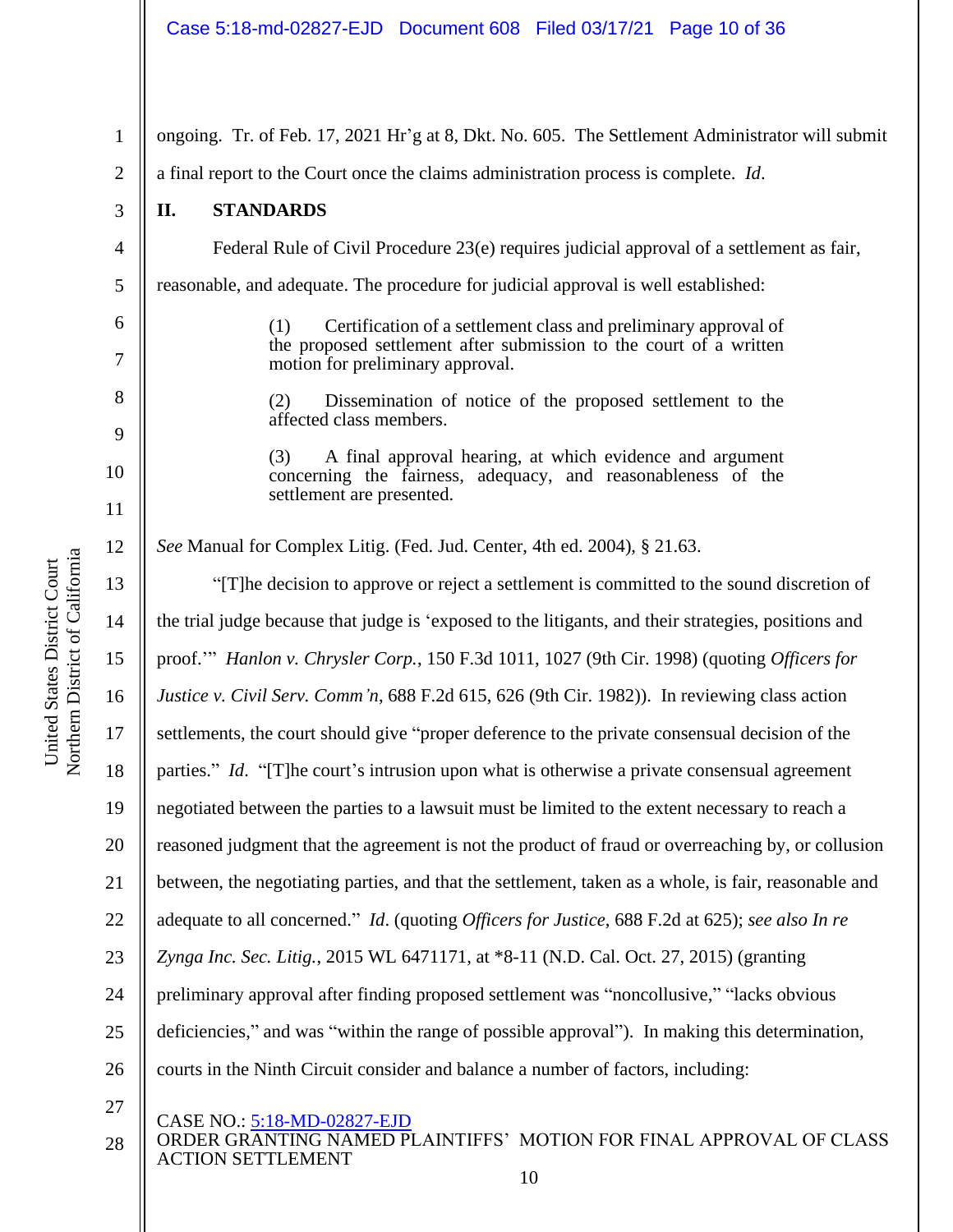(1) the strength of the plaintiffs' case; (2) the risk, expense, complexity, and likely duration of further litigation; (3) the risk of maintaining class action status throughout the trial; (4) the amount offered in settlement; (5) the extent of discovery completed and the stage of the proceedings; (6) the experience and views of counsel; (7) the presence of a governmental participant; and (8) the reaction of the class members of the proposed settlement.

*Churchill Vill*. *L*.*L*.*C*. *v*. *Gen*. *Elec*., 361 F.3d 566, 575-76 (9th Cir. 2004) (citing *Hanlon*, 150 F.3d at 1026); *Officers for Justice,* 688 F.2d at 625 (citing same). Further, "[t]he recommendations of plaintiffs' counsel should be given a presumption of reasonableness." *Knight v. Red Door Salons, Inc*., 2009 WL 248367, at \*4 (N.D. Cal. Feb. 2, 2009); *see also In re NVIDIA Corp. Derivative Litig*., 2008 WL 5382544, at \*4 (N.D. Cal. Dec. 22, 2008) ("[S]ignificant weight should be attributed to counsel's belief that settlement is in the best interest of those affected by the settlement.") (citation omitted); *Linney v. Cellular Alaska P'ship*, 1997 WL 450064, at \*5 (N.D. Cal. July 18, 1997), *aff'd*, 151 F.3d 1234 (9th Cir. 1998) ("The involvement of experienced class action counsel and the fact that the settlement agreement was reached in arm's length negotiations, after relevant discovery had taken place create a presumption that the agreement is fair.") (citation omitted).

## **III. DISCUSSION**

## **A. Certification of the Class**

On May 27, 2020, the Court preliminarily approved the Class. Nothing has occurred that changes this Court's previous determination that class certification is appropriate under Rule 23. The requirements of Rule 23(a) and (b) are fully satisfied. Accordingly, the Court grants final certification of the Settlement Class.

## **B. Final Approval of the Settlement**

For the reasons discussed below, the Court finds that the Settlement is fair, reasonable and adequate.

## **1. Strength of Plaintiffs' Case**

The parties actively and aggressively litigated this action and Class Counsel conducted a thorough investigation and prosecution of the claims. The Named Plaintiffs firmly believe that

- CASE NO.: 5:18-MD-02827-EJD
- ORDER GRANTING NAMED PLAINTIFFS' MOTION FOR FINAL APPROVAL OF CLASS ACTION SETTLEMENT 28

1

2

3

4

5

6

7

8

9

10

11

12

13

14

15

16

17

18

19

20

21

22

23

24

25

26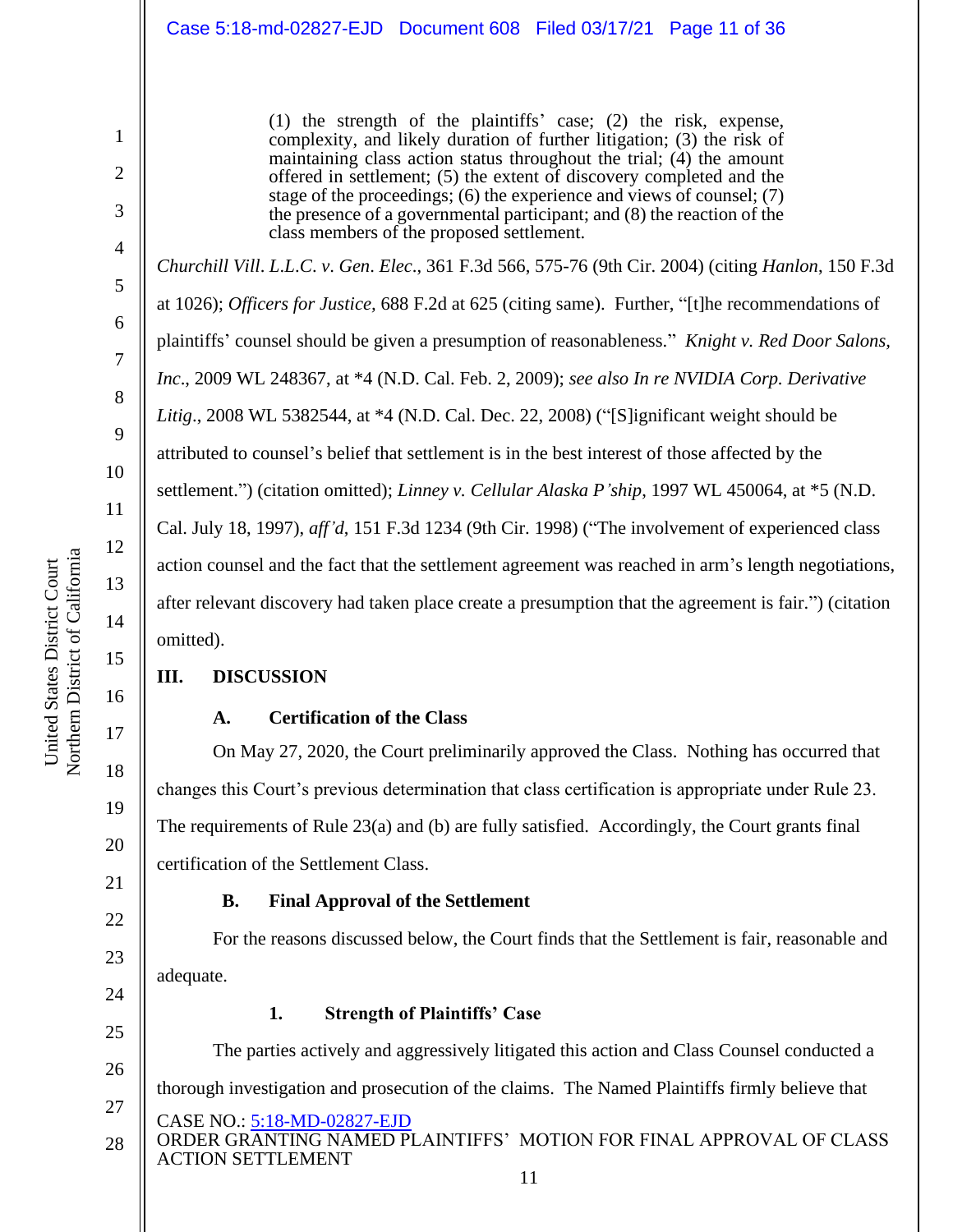Northern District of California Northern District of California United States District Court United States District Court

1 2 3 4 5 6 7 8 9 10 11 12 13 14 15 16 17 18 19 20 21 their liability case is strong and that class certification is warranted. Mot. at 9. In their SCAC, Named Plaintiffs supported their claims with allegations that users of Apple devices began reporting reduced functionality after installing iOS 10.2.1, and began experiencing marked decrease in battery life after downloading iOS 11. SCAC ¶¶ 435, 436. Further, a study "revealed that existing iPhones operating on the iOS 10 software on average drained to 0% battery after 240 minutes (4 hours), whereas those operating on iOS 11 on average drained to 0% battery after only 96 minutes (just over 1½ hours)." *Id*. ¶ 438. "In other words, iOS 11 reduced the average iPhone's battery life by more than 60%." *Id*. Named Plaintiffs alleged that "[t]he study demonstrates the substantially increased power demands that Apple foist upon users' Devices through its iOS update." *Id*. Another report based on an analysis of 100,000 iPhones concluded that "the decrease in performance of the affected iPhones was caused by the iOS 10.2.1 and iOS 11.2 updates, and not the normal decreased function that would be caused by an aging battery." *Id*.  $\parallel$  440. A software engineer charted phone performance before and after the iOS updates at issue were installed, and concluded that there was a "real loss of performance." *Id*. ¶¶ 441-42. Another researcher opined that the iOS updates at issue slowed the iPhone 6s by nearly 60%, and thus "effectively turn[ed] the device's performance into that of a device 1-2 generations older." *Id*. ¶ 442. Named Plaintiffs also cited to an article indicating that "tests run by iPhone 6 users following the iOS 10.2.1 update revealed a processor speed of 600MHz; which was less than half the device's advertised speed. *Id*. ¶ 443. Named Plaintiffs further alleged that Apple never asked its purchasers for their authorization to slow down their device, nor informed them of this change. *Id*. ¶ 447.

22 23 24 25 26 Nevertheless, Named Plaintiffs recognized the real and substantial risk that they might not be able to obtain any recovery at all given the significant legal challenges they would have to face if the case did not settle. Apple has consistently maintained and continues to maintain that "[the] software update prolonged the life of devices with aged batteries and allowed loyal Apple customers to continue using the iPhone devices that they love." Def.'s Statement at 1. Further,

27

CASE NO.: 5:18-MD-02827-EJD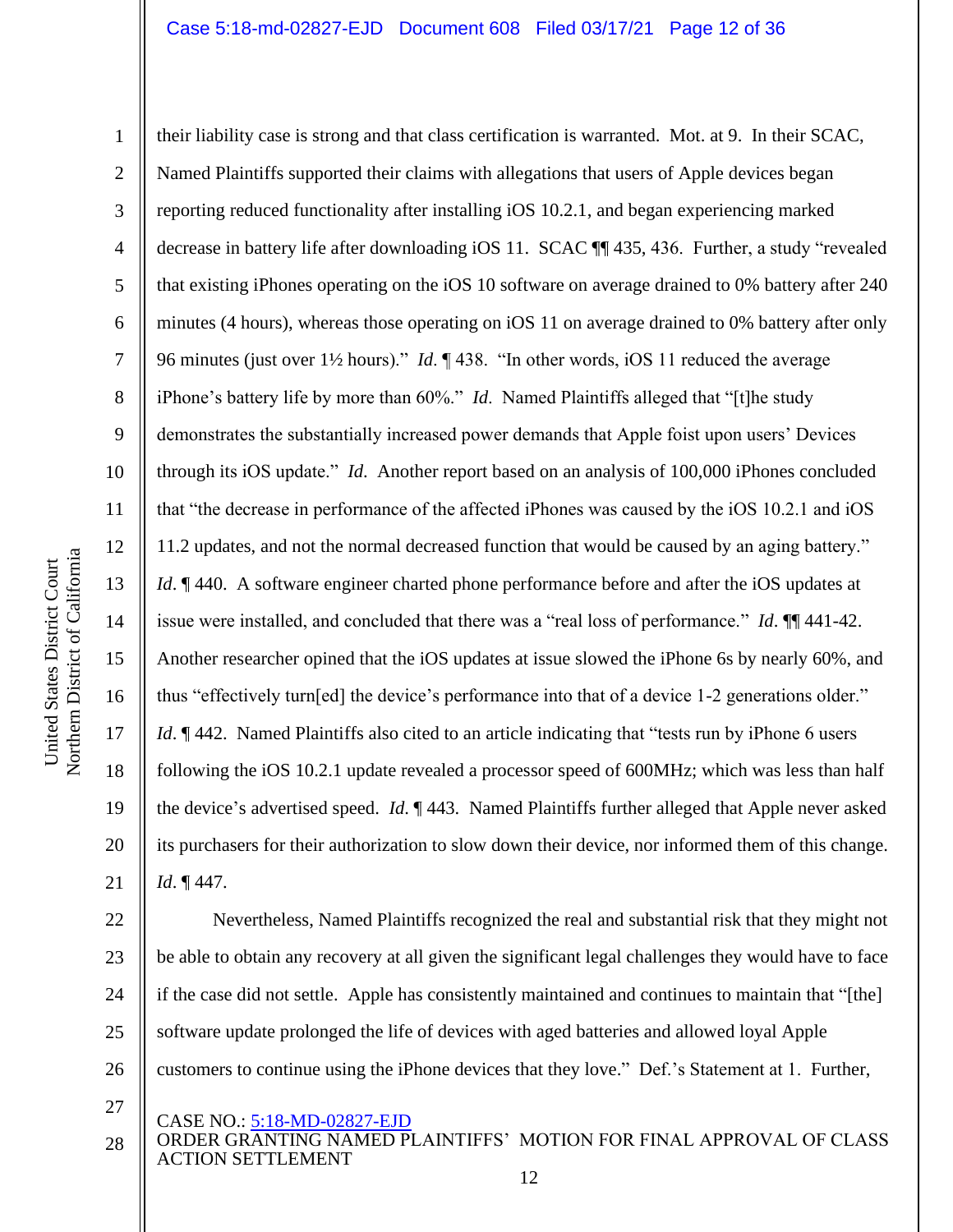Northern District of California Northern District of California United States District Court United States District Court

11

12

13

14

15

16

17

18

19

20

21

22

23

1

2 3 4 5 6 7 8 9 10 Apple has maintained and continues to maintain that "[t]he performance management feature was only activated when the device was at risk of shutting down when power demands were high in some temporary conditions based on environmental temperature, state of charge, and customer usage." *Id.* "In such circumstances, some users may have noticed changes in performance, such as longer app launch times, lower speaker volume, gradual frame rate reductions in some apps, or other potential effects." *Id*. "Apple disputes that all devices were used in a way that would have activated the performance management feature; and even when it was activated, users may not have even noticed any differences in daily device performance." *Id*. "Apple stands by the performance management feature as a solution to a complex technological problem that delivered a better experience for customers and prolonged the life of older iPhone devices." *Id*.

The first factor weighs in favor of approval.

## **2. Extent of Discovery Completed and the Stage of Proceedings**

As discussed previously, Class Counsel pursued discovery through requests for production of documents and interrogatories. Apple produced over seven million pages of material for review. Named Plaintiffs deposed ten Apple witnesses. Named Plaintiffs also sought discovery from several non-parties. This extensive discovery allowed Named Plaintiffs to evaluate the merits of their claims. *In re Volkswagen "Clean Diesel" Mktg., Sales Practices, & Prods. Liab. Litig.*, 2016 WL 6248426, at \*14 (N.D. Cal. Oct. 25, 2016) ("[E]xtensive review of discovery materials indicates [Plaintiffs have] sufficient information to make an informed decision about the Settlement. As such, this factor favors approving the Settlement."). Class Counsel also benefited from Judge Phillips' objective assessment of the relative strengths and weaknesses of the parties' positions. Thus, Class Counsel and the Named Plaintiffs were well informed before entering into the Settlement.

24

25

26

27

The complexity, expense, and likely duration of further litigation also weigh in favor of

This factor weighs in favor of approving the Settlement.

CASE NO.: 5:18-MD-02827-EJD

ORDER GRANTING NAMED PLAINTIFFS' MOTION FOR FINAL APPROVAL OF CLASS ACTION SETTLEMENT 28

**3. Risk, Expense, Complexity, and Likely Duration of Further Litigation**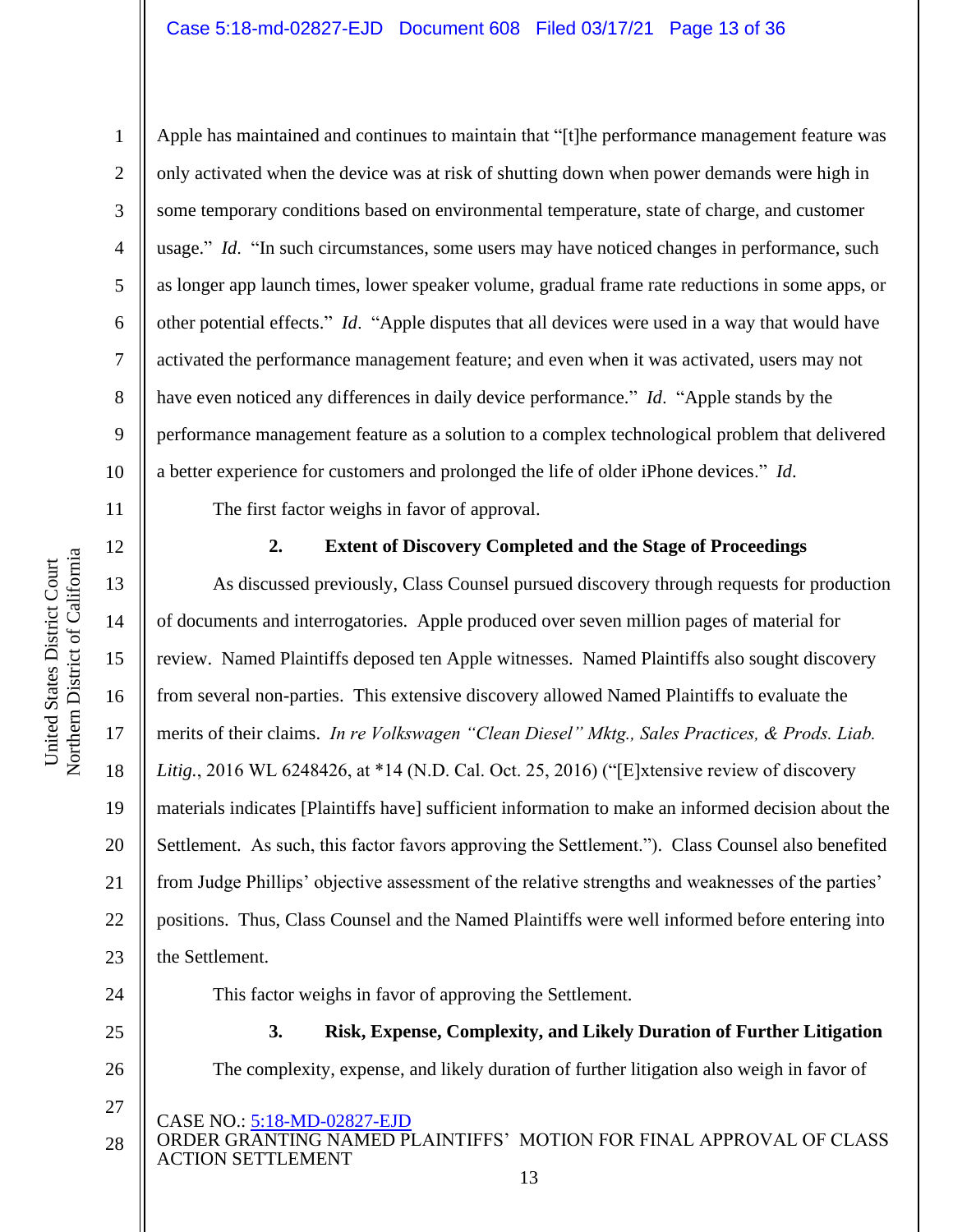approving the Settlement. Absent a settlement, the parties would have to proceed with more discovery, including the unresolved motions regarding additional depositions (*see* Decl. of Co-Lead Counsel ¶ 33), to the summary judgment stage, to a lengthy trial including disputes over damages, post-trial motions, and potentially to an appeal. And as Class Counsel observed, "even if anything were recovered, it would take years to secure, as Apple would undoubtedly appeal any adverse judgment." Mot. at 10. The litigation is complex, requiring the appointment of a Special Discovery Master, and expensive, with Class Counsel claiming nearly \$1 million in litigation expenses alone. The related JCCP Action further multiplies the complexity and expense.

10 12 The Settlement reached here with the assistance of Judge Phillips saves the parties and Class members time, and avoids the additional expenditures of monies and the anxiety of substantial prolonged litigation. Thus, the risk, expense, complexity, and likely duration of further litigation weigh in favor of approving the Settlement.

## 13

14

15

United States District Court Northern District of California

Northern District of California United States District Court

16

17

18

19

20

1

2

3

4

5

6

7

8

9

11

## **4. Risk of Maintaining Class Action Status Throughout the Trial**

This Court granted preliminary certification of the Settlement Class which, per the Stipulation of the parties, is solely for the purpose of the Settlement. If the litigation proceeded, however, there was a risk that a class would not be certified. Class Counsel anticipated a dispute over "whether a particular iPhone user was affected [based] upon how that person used the iPhone, including what "apps" were on the phone, etc." *Id*. at 9. The resolution of that issue and additional potential factual disputes posed great risk to Plaintiffs maintaining a viable class. The Settlement avoids that risk in favor of great benefit to the Settlement Class.

This risk of maintaining a class action weighs in favor of approving the Settlement.

Named Plaintiffs' consultant, if Named Plaintiffs fully prevailed on every one of their remaining

claims, damages would have amounted to between \$18 and \$46 per iPhone." *Id.* at 9. The \$25

cash payment per eligible device is comfortably in the middle of this estimated damages range.

The Settlement is within the range of reasonableness. "Based on a damages analysis by

21

22

23

24

25 26

27

CASE NO.: 5:18-MD-02827-EJD

ORDER GRANTING NAMED PLAINTIFFS' MOTION FOR FINAL APPROVAL OF CLASS ACTION SETTLEMENT 14 28

**5. Amount Offered in Settlement**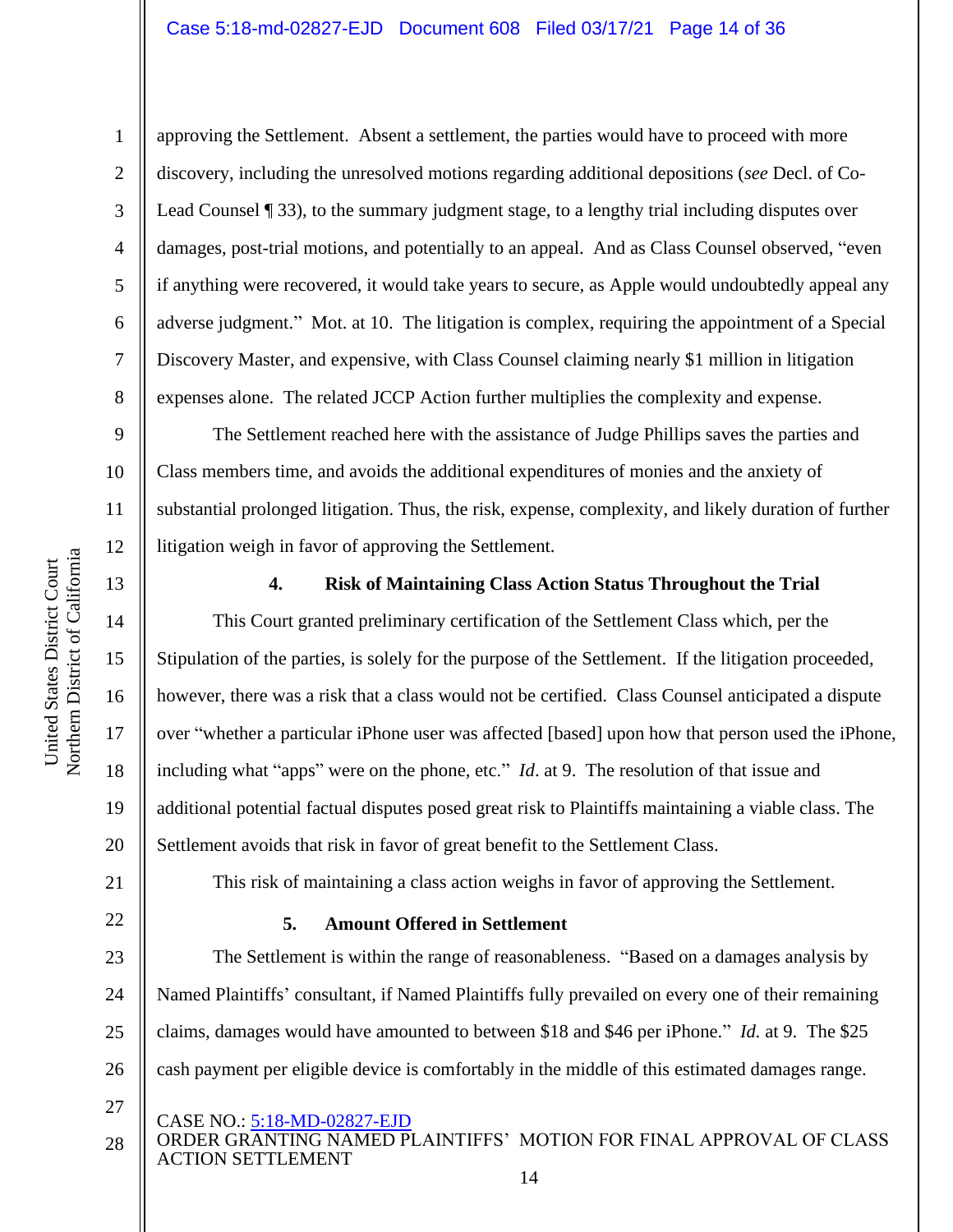2

3

4

5

6

7

8

9

Some objectors contend that there is insufficient information in the record to substantiate the estimated \$18 to \$46 range of damages. Obj. of Alexis West ("West Obj.") at 7-8, Dkt. No. 514. For example, West objects that "Class counsel have not attached a declaration or report from the mystery consultant. Nor have they even indicated that the individual has the requisite qualifications to opine, and if so, what they are." West Obj. at 7; *see also* Obj. of Kevin Saunders ("Saunders Obj.") at 5, Dkt. No. 513 ("Plaintiffs give almost no information on how they calculated the value of the claims. Relying on a single sentence that describes liability 'between \$18 and \$46 per iPhone,' . . . they provide no information at all on how many Class Members there are, so there is no way to calculate Defendant's total potential liability.").

10 11 12 13 14 15 16 17 18 19 20 21 22 23 24 25 26 Although the information initially presented was thin, on December 11, 2020, Named Plaintiffs submitted a Supplemental Brief providing the underlying analysis for their calculation of potential damages. Pls.' Suppl. Br. Regarding the Calculation of Estimated Damages ("Pls.' Suppl. Br. re Calculation of Estimated Damages"), Dkt. No. 591. Class Counsel's consultant, Dr. Michael A. Williams of Competition Economics, LLC, estimated damages by determining the decline in the resale value of eligible devices compared to what the resale value would have been but for the alleged "throttling" of the devices upon the installation of iOS 10.2.1 and 11.2. *See* Suppl. Joint Decl. of Joseph W. Cotchett and Laurence D. King in Supp. of Mot. for Settlement (" Suppl. Decl. of Co-Lead Class Counsel") ¶ 6, Dkt. No. 552. Dr. Williams used actual sales data in the secondary market for both the resale value of eligible devices during the relevant period and resale of previous models of iPhones. Pls.' Suppl. Br. re Calculation of Estimated Damages at 1- 2. He then performed a "difference-in-difference" regression analysis of the data to compare the resale value of used iPhone 6 devices prior to and after the release of iOS 10.2.1 (January 2017). *Id.* at 2. The regression model controlled for price differences attributed to differences in iPhone models, storage capacity, carrier, condition and months after release. *Id*. Dr. Williams determined that the resale value of eligible devices was 6.2-9.8% lower than expected when compared to decline in value of previous iPhone models, and thus could be attributed to the "throttling" of

- 27
- CASE NO.: 5:18-MD-02827-EJD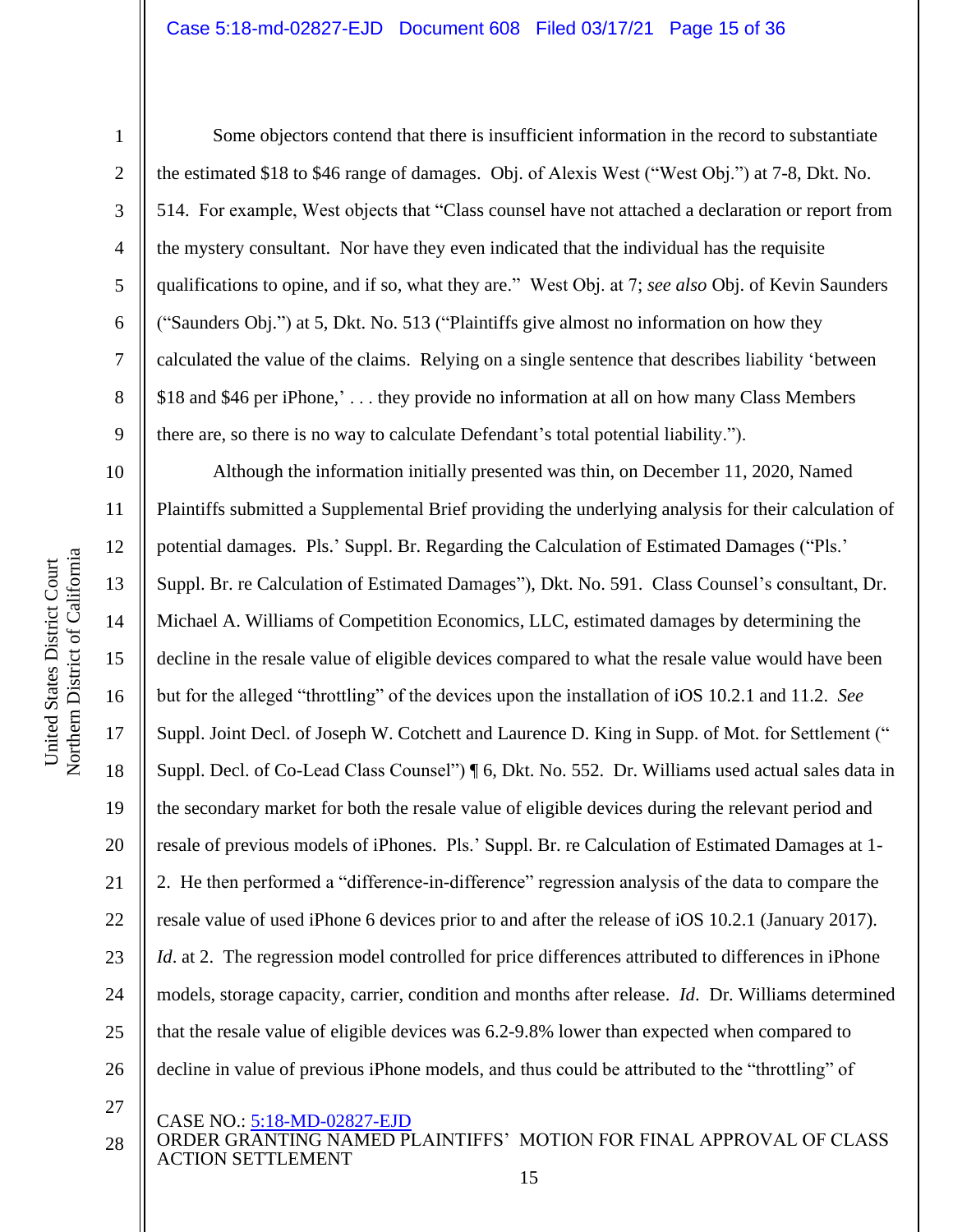performance by iOS 10.2.1 and 11.2. Decl. of Michael A. Williams, PH.D., Dec. 11, 2020, ¶¶ 25- 26, Dkt. No. 591-1. Dr. Williams concluded that the range of damages per eligible device was between \$12.29 and \$18.99. *Id*. ¶ 27.

Class Counsel performed an additional calculation to determine an upper range of estimated damages due to iOS 10.2.1 and 11.2 based on Dr. Williams' regression and the estimated 6-10% of impact. Suppl. Decl. of Co-Lead Class Counsel, ¶ 6. Specifically, Class Counsel calculated the average monthly sales price of all used eligible devices during the relevant period at \$460. Pls.' Suppl. Br. re Calculation of Estimated Damages at 2. Class Counsel applied the 6-10% price impact range to the \$460 average price, and concluded that the upper range of damages is \$27.60-\$46.00 per device. *Id*.

CASE NO.: 5:18-MD-02827-EJD A \$25 recovery per Approved Claim is in the middle of the upper range, representing 54% of \$46 and 137% of \$18. Moreover, because of the likely pro rata increase, the actual payout will exceed \$25. Considering the risks of further litigation and the substantial recovery amount, this factor weighs in favor of approving the Settlement. *See, e.g.*, *Linney v. Cellular Alaska P'ship*, 151 F.3d 1234, 1242 (9th Cir. 1998) ("The fact that a proposed settlement may only amount to a fraction of the potential recovery does not, in and of itself, mean that the proposed settlement is grossly inadequate and should be disapproved.") (citation omitted); *Schaffer v. Litton Loan Serv., L.P.*, 2012 WL 10274679, at \*11 (C.D. Cal. Nov. 13, 2012) ("Estimates of a fair settlement figure are tempered by factors such as the risk of losing at trial, the expense of litigating the case, and the expected delay in recovery (often measured in years.)"); *Roe v. Frito-Lay, Inc.*, 2016 WL 4154850, at \*7 (N.D. Cal. Aug. 5, 2016) (noting that "the risks and costs associated with class litigation weigh strongly in favor of settlement" where "Plaintiff would [have been] required to successfully move for class certification under Rule 23, survive summary judgment, and receive a favorable verdict capable of withstanding a potential appeal"). **/// ///**

ORDER GRANTING NAMED PLAINTIFFS' MOTION FOR FINAL APPROVAL OF CLASS ACTION SETTLEMENT 28

1

2

3

4

5

6

7

8

9

10

11

12

13

14

15

16

17

18

19

20

21

22

23

24

25

26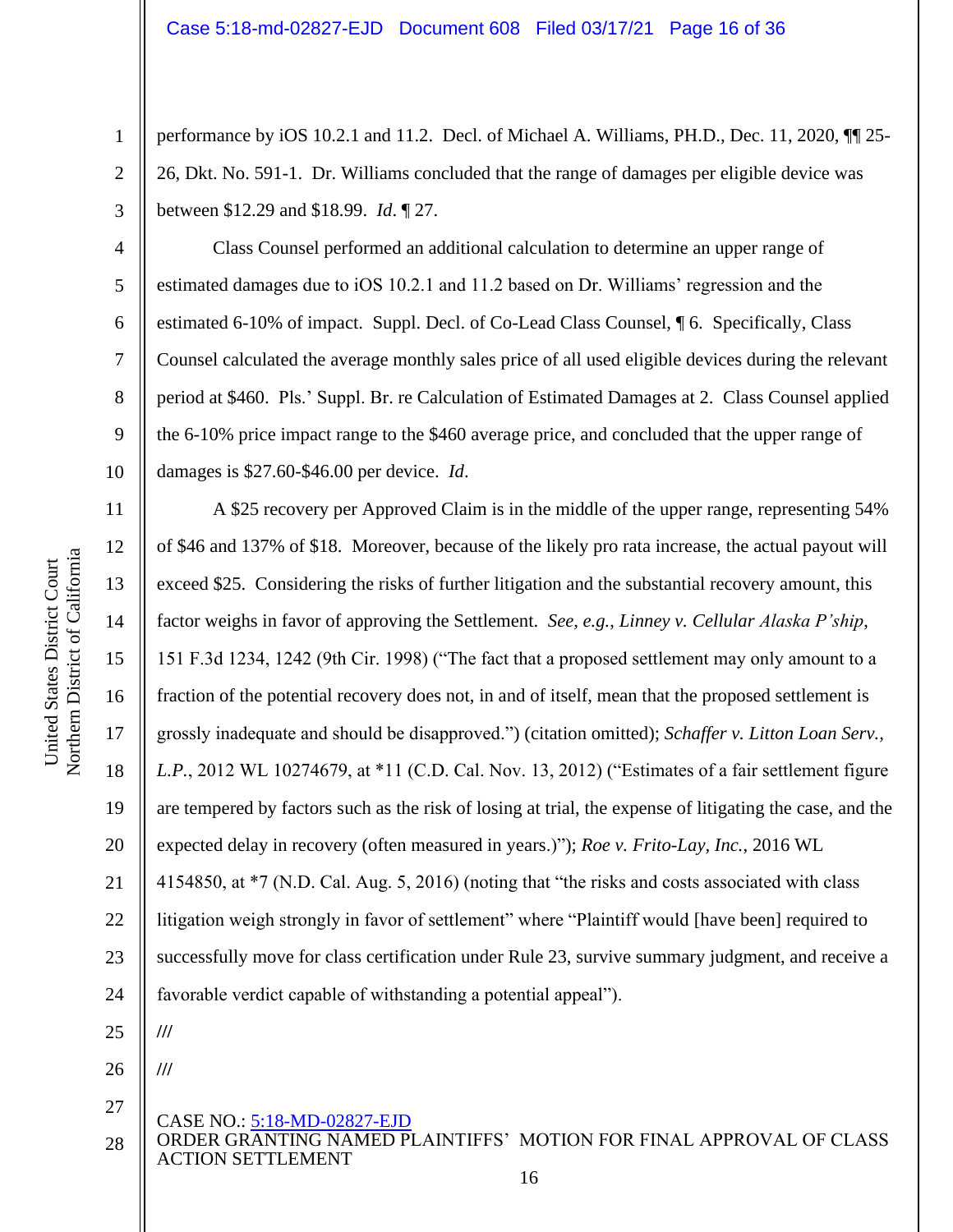4

5

6

7

8

9

10

11

12

13

14

17

18

19

22

## **6. Experience and Views of Counsel**

Class Counsel has significant experience with consumer class-actions. Mot. for Att'ys' Fees, Expenses, and Service Awards ("Mot. for Att'ys' Fees") at 9, Dkt. No. 468 (citing a string of cases prosecuted by Class Counsel, including *Zepeda v. PayPal, Inc.*, 2017 WL 1113293, at \*20 (N.D. Cal. Mar. 24, 2017)). The Settlement was reached only after extensive arm's-length negotiations between experienced counsel, including several in-person mediation sessions and additional negotiations facilitated by Judge Phillips. Decl. of Co-Lead Counsel ¶ 7. That the Settlement was based upon Judge Phillips' proposal demonstrates non-collusive conduct. *See, e.g.*, *Ebarle v. Lifelock, Inc.*, 2016 WL 234364, at \*6 (N.D. Cal. Jan. 20, 2016) (finding that acceptance of a mediator's proposal following mediation sessions "strongly suggests the absence of collusion or bad faith"); *Villegas v. J.P. Morgan Chase & Co.*, 2012 WL 5878390, at \*6 (N.D. Cal. Nov. 21, 2012) (noting that private mediation "tends to support the conclusion that the settlement process was not collusive").

15 16 Class Counsel also believes the Settlement is fair, adequate and reasonable, taking into account the risks, burdens, and expense of continued litigation. The experience and views of wellinformed and experienced Class Counsel favor approval of the Settlement. *See, e.g.*, *Ellis v. Naval Air Rework Facility*, 87 F.R.D. 15, 18 (N.D. Cal. 1980), *aff'd*, 661 F.2d 939 (9th Cir. 1981) ("the fact that experienced counsel involved in the case approved the settlement after hard-fought negotiations is entitled to considerable weight").

20 21 Therefore, the experience and views of Class Counsel and the absence of collusion weigh in favor of approving the settlement.

## **7. Reaction of the Class Members**

23 24 25 26 For the Settlement Class Members for whom an email address was present and the email address was determined to be valid, the Settlement Administrator disseminated 90,119,272 email notices and 5,609,281 mail notices. As of the date Named Plaintiffs first sought final approval, 3,148,999 claims had been submitted, for a response rate to the notice of approximately 3.5%. As

- CASE NO.: 5:18-MD-02827-EJD
- ORDER GRANTING NAMED PLAINTIFFS' MOTION FOR FINAL APPROVAL OF CLASS ACTION SETTLEMENT 28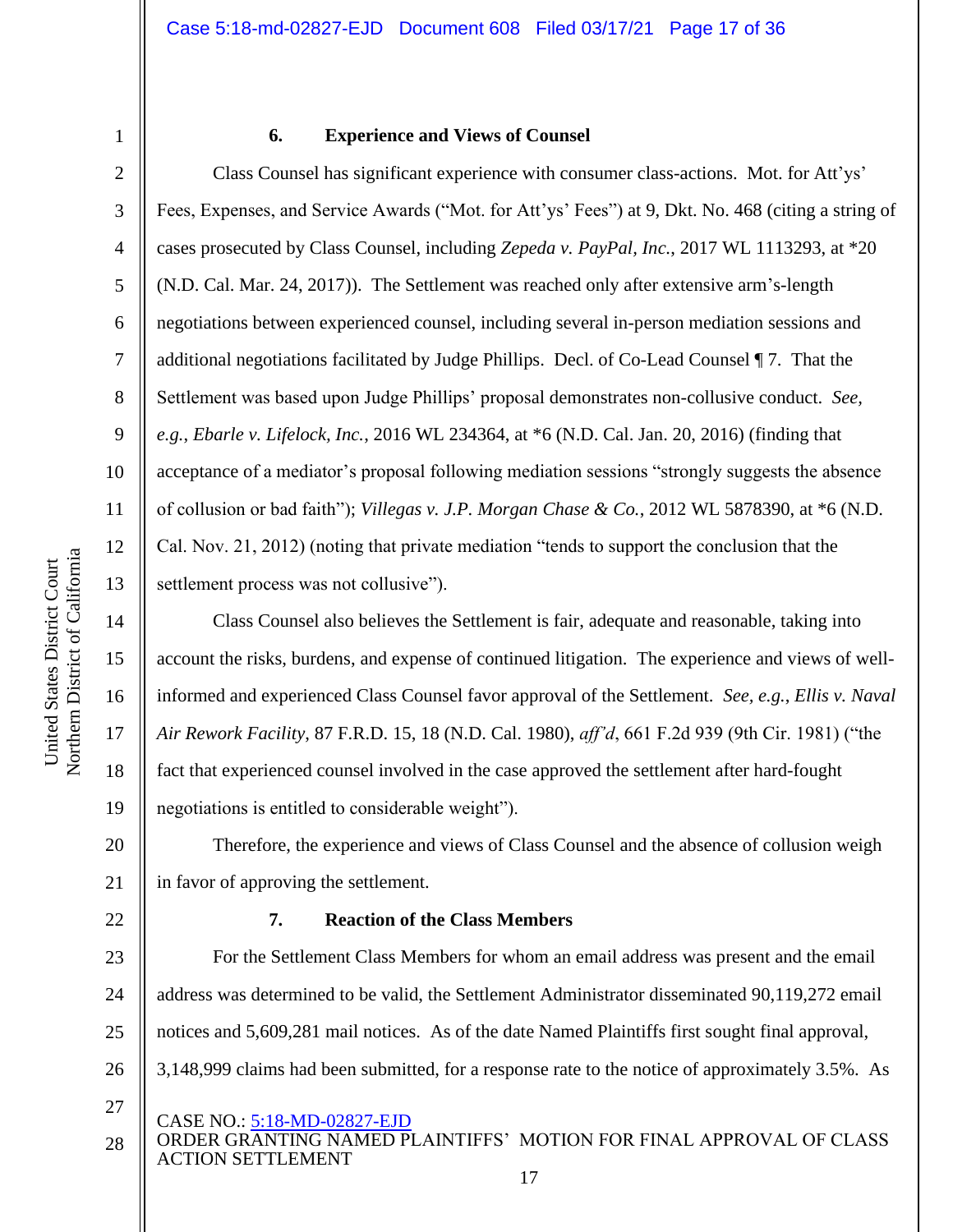of January 22, 2021, the total number of submitted claims grew to 3,284,985, for a response rate of approximately 3.6%.

Angeion received 314 timely requests for exclusion. Reply at 3. The number of requests for exclusion compared to the number of notices sent is 0.00035%, and the number of requests for exclusion when compared to the number of claims filed is 0.01%.

There have been over 75 timely objections (including Apple's opposition to the attorneys' fees requested) filed with the Court. Some of these letters are on behalf of multiple objectors, with a total of 145 objectors representing significantly below 0.01% of the participation. By Apple's calculations, only a miniscule 0.00007% of Responding Class Members submitted any formal or informal objection. Def.'s Statement at 2. Of these objections, most do not take issue with the adequacy of the settlement terms or the fairness of the process at all. Instead, the main concern relates to the issue of Class Counsel's request for attorneys' fees and expenses, which will be the subject of a separate court order.

"The fact that the overwhelming majority of the class willingly approved the offer and stayed in the class presents at least some objective positive commentary as to its fairness." *In re Anthem, Inc. Data Breach Litig.*, 327 F.R.D. 299, 320 (N.D. Cal. 2018); *see also In re LinkedIn User Privacy Litig.*, 309 F.R.D. 573, 589 (N.D. Cal. 2005) (The "low number of opt-outs and objections in comparison to class size is typically a factor that supports settlement approval."); *Churchill Vill.*, 361 F.3d at 577; *In re Toyota Motor Corp. Unintended Acceleration Mkting, Sales Pract., and Prods. Liab. Litig.*, 2013 WL 3224585, at \*12 (C.D. Cal. June 17, 2013) (finding the terms of the settlement favorable to class members where, out of 22 million class notices sent, "fewer than 2,000" sought exclusion and "fewer than 100" objected to the settlement). Further, Class Counsel have provided 57 examples of especially positive reactions by class members. *See* Decl. of Co-Lead Counsel, Ex. 1, Dkt. No. 471-1. However, "[t]he relative degree of importance to be attached to any particular factor will

- 27
- CASE NO.: 5:18-MD-02827-EJD
- ORDER GRANTING NAMED PLAINTIFFS' MOTION FOR FINAL APPROVAL OF CLASS ACTION SETTLEMENT 28

1

2

3

4

5

6

7

8

9

10

11

12

13

14

15

16

17

18

19

20

21

22

23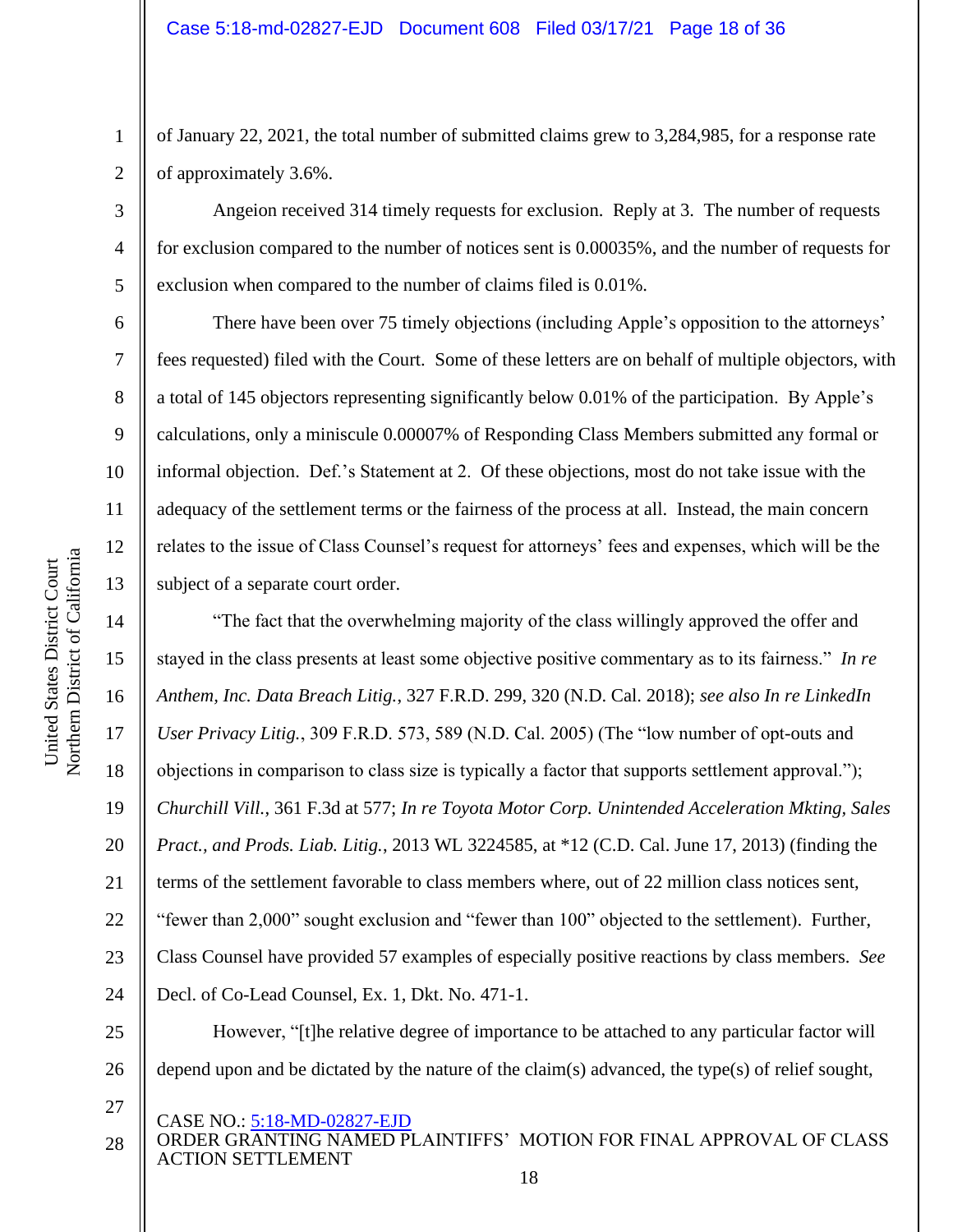and the unique facts and circumstances presented by each individual case." *Carter v. McDonald's Restaurants*, 2017 WL 5634300, at \*2 (C.D. Cal. Mar. 15, 2017) (quoting *Officers for Justice*, 688 F.2d at 625). "It is the settlement taken as a whole, rather than the individual component parts, that must be examined for overall fairness, and the settlement must stand or fall in its entirety." *Id*. (quoting *Staton*, 327 F.3d at 960 (9th Cir. 2003)). Therefore, despite the exceedingly low number of objections relative to the total number of responses, it is appropriate for the Court to give consideration to some, not all, of the more serious, common, and representative objections.<sup>4, 5</sup>

"[O]nce the court is satisfied that the decree was the product of good faith, arms-length negotiations, a negotiated decree is presumptively valid and the objecting party 'has a heavy burden of demonstrating that the decree is unreasonable.'" *United States v. Oregon*, 913 F.2d 576, 581 (9th Cir. 1990); *see also Schechter v. Crown Life Ins. Co.*, 2014 WL 2094323, at \*2 (C.D.

Cal. May 19, 2014) (objector bears burden of showing that settlement approval would contravene its equitable objectives). "The standard for approval of a proposed settlement is whether it is fair, adequate, reasonable, and free from collusion – not whether the class member could have received a better deal in exchange for the release of their claims." *Rosado v. Ebay Inc.*, 2016 WL 3401987, at \*9 (N.D. Cal. June 21, 2016) (citing *In re Linkedin User Privacy Litig.*, 309 F.R.D. 573, 583 (N.D. Cal. 2015)).

18 19 ///

1

2

3

4

5

6

7

8

9

10

11

12

13

14

15

16

<sup>20</sup> 21 22 23 <sup>4</sup> Objections to Attorneys' Fees, Expenses, and Service Awards are not considered herein because the Settlement provides that "[t]he Court's award(s) of Attorneys' Fees and Expenses and/or Named Plaintiff Service Awards, if any, shall be separate from its determination of whether to approve the Settlement. In the event the Court approves the Settlement, but declines to award Class Counsel's Attorneys' Fees and Expenses and/or Named Plaintiff Service Awards in the amounts requested by Class Counsel, the Settlement will nevertheless be binding on the Parties." Stipulation § 8.6.

<sup>24</sup> 25 <sup>5</sup> In their Reply, Named Plaintiffs argue that "a number of objections were filed with the Court without any proof that the objector owned a relevant iPhone at issue in this litigation. Because 'only class members may object to a class action settlement,' the Court should overrule these

<sup>26</sup> objections for lack of standing." Reply at 5 (quoting *Moore v. Verizon Commc'ns Inc.*, 2013 WL 4610764, at \*9 (N.D. Cal. Aug. 28, 2013)). However, because some of the objections are to the claims process and specifically to the required proof, and are largely duplicative of objections

<sup>27</sup> repeated by class members with proper standing, the Court has considered them.

CASE NO.: 5:18-MD-02827-EJD

ORDER GRANTING NAMED PLAINTIFFS' MOTION FOR FINAL APPROVAL OF CLASS ACTION SETTLEMENT 28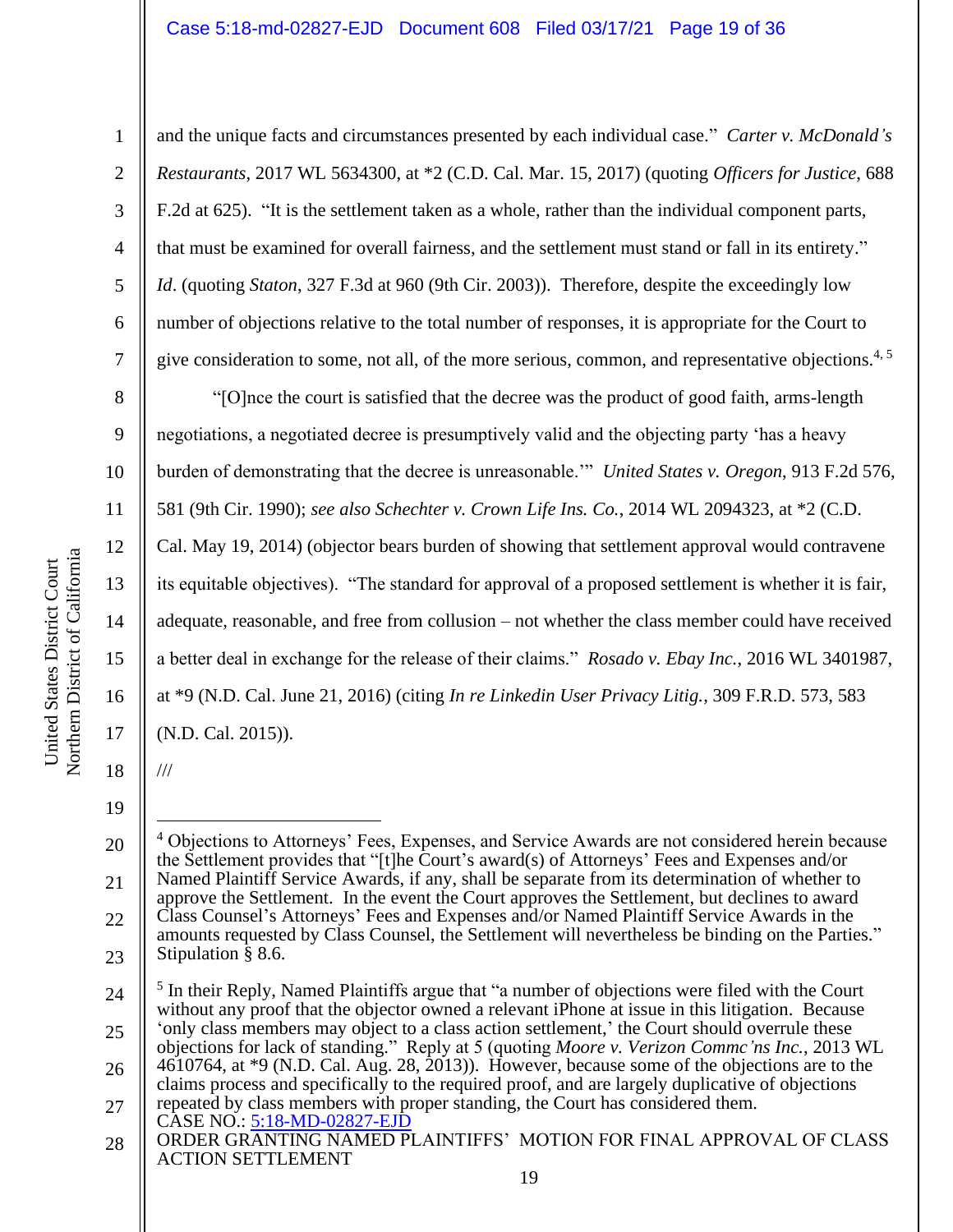12

13

14

15

16

17

18

19

20

21

22

23

24

25

26

#### **a. Objections to Amount of Compensation**

A number of objectors argue that the amount of compensation promised by the Settlement was too low. *See, e.g.,* Dkt. Nos. 432, 433, 436, 457, 473, 480, 483, 486, 489, 490, 494, 497, 506, 509, 534, 537, 540. For example, one objector asserts that "Apple should not be able to settle this case after knowingly altering the lifespan of [the class members'] mobile phones" and that they "must be held accountable to a price deeper than money." Obj.ection of Erik Summers, Dkt. No. 433. Others propose that Class Members should receive \$29 per eligible Device as reimbursement for the price of new batteries (Obj. of Evan Nayee, Dkt. No. 436), or \$1,500-\$3,000 (Obj. of Dominique Morgan, Dkt. No. 457), or at least "10 times what it is" (Obj. of Jeff Mohlenbrok, Dkt. No. 483), or half the cost of a replacement device (Obj. of Andrew Whitfield, Dkt. No. 486). Common themes in these types of objections are that "it is highly unlikely Apple was unaware of [its] product[s'] shortcomings", that "when companies do unethical things, the court MUST PUNISH THEM," and that "Apple is a \$2 Trillion company and should compensate its customers for this treachery." Obj. of Brian Zahnstecher, Dkt. No. 540; Obj. of Wade Ritche, Dkt. No. 490; and Obj. of Audrey Duncan, Dkt. No. 494, respectively.

CASE NO.: 5:18-MD-02827-EJD All of these objections are based upon assumptions about what the evidence in this case might show and what a jury might find at trial, without taking into consideration the strength of any of Apple's potential defenses. Apple denies any wrongdoing, contending that the performance management feature at issue was a solution, not a shortcoming, that delivered a better experience for customers and prolonged the life of older iPhone devices. And even if a jury ultimately concluded that the relevant iOS systems diminished rather than enhanced performance, Apple's conduct can hardly be considered treacherous. According to Apple, the relevant iOS systems potentially caused conditions such as longer app launch times, lower frame rates while scrolling, backlight dimming and lower speaker volume—conditions that may have been imperceptible to users and arguably did not cause any injury whatsoever. The Ninth Circuit has stated that "it is the very uncertainty of outcome in litigation and avoidance of wasteful and expensive litigation that induce consensual settlements. The proposed settlement is not to be

27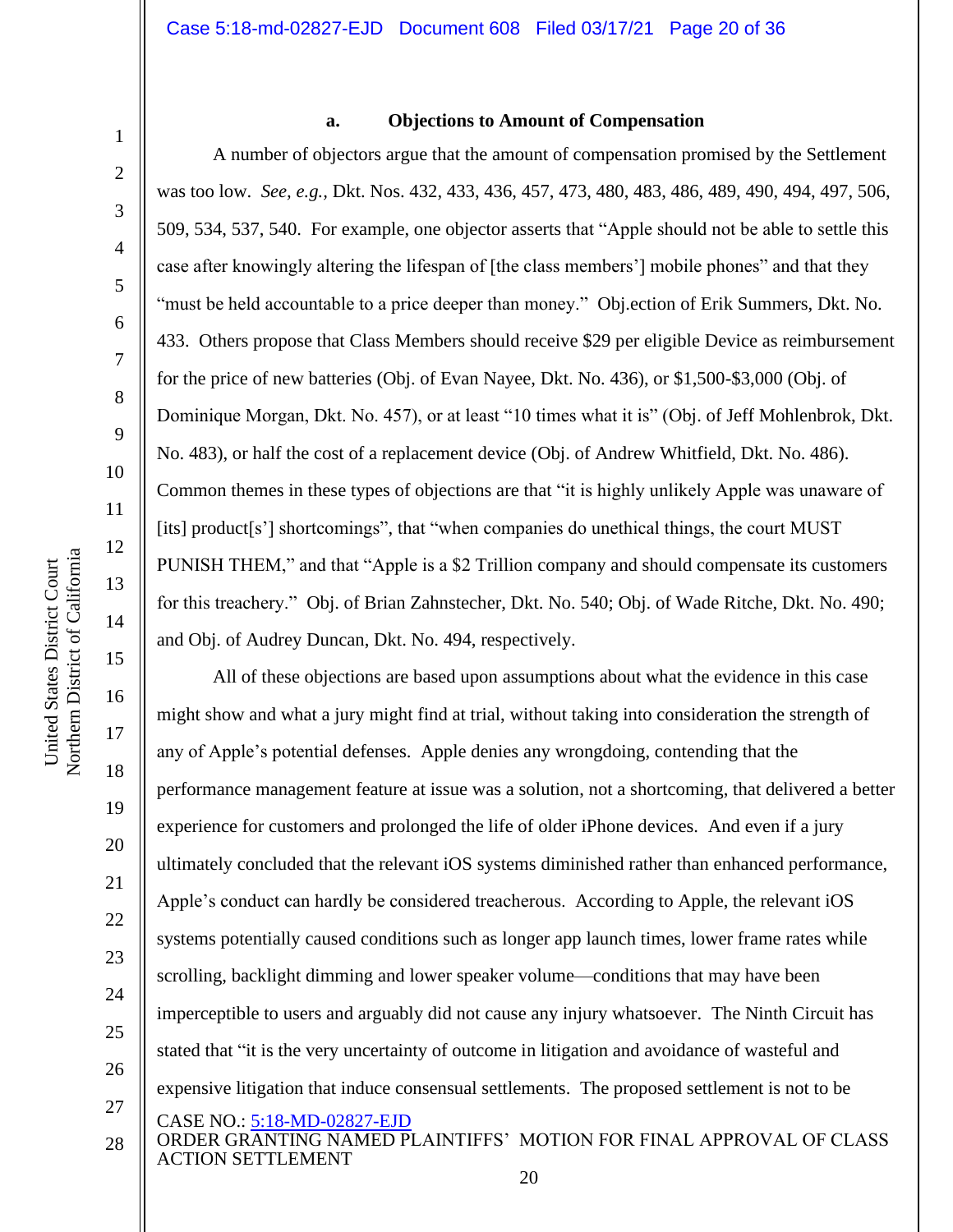judged against a hypothetical or speculative measure of what *might* have been achieved by the negotiators." *Officers for Justice,* 688 F.2d at 625 (emphasis in original).

Furthermore, no matter how much aggrieved Settlement Class Members might wish to punish Apple, punishment is not the purpose of a settlement. "Rather, 'the very essence of a settlement is compromise, a yielding of absolutes and an abandoning of highest hopes.'" *Schaffer*, 2012 WL 10274679, at \*11 (quoting *Id*. at 624). As Named Plaintiffs argue, "there is no basis to support a larger recovery . . . [and] 'no guarantee that the class would receive a better deal' than the one reached in this Settlement." Reply at 11 (quoting *Hanlon*, 150 F.3d at 1027).

Kevin Saunders ("Saunders") complains that the Notice "does not provide Class Members with any clue as to the value of the claims they are releasing, the actual amount Defendant will pay, the number of Class Members who will share that payment, or the actual value of payment they might receive." Saunders Obj. at 1. This is inaccurate. The first bullet point in the Notice clearly states: "Under the proposed settlement, Apple will make a minimum, non-reversionary payment of \$310,000,000 and a maximum payment of \$500,000,000, depending on the number of claims submitted." Dkt. No. 416-2 at 2. The Notice includes the following:

> **Amount of Case Payment**:The cash payment per eligible device depends on the actual number of approved claims and other factors, including the award of attorneys' fees and expenses and named plaintiff service awards. Under the proposed settlement, Apple shall pay a minimum of \$310,000,000 (the "Floor") and a maximum of \$500,000,000 (the "Ceiling"). Under no circumstances shall any of the Floor revert to Apple.

Apple will provide a cash payment of approximately \$25 per eligible device, provided that Apple will not pay more than \$500 million in aggregate to the Settlement Class Members. If the total value of approved claims submitted exceeds the \$500 million Ceiling, the value of each approved claim (per eligible device) will be reduced on a pro rata basis. Additionally, under the proposed settlement, if the total value of approved claims submitted by Settlement Class Members does not exceed the \$310 million Floor, the value of each approved claim (per eligible device) may be increased on a pro rata basis, up to a maximum of \$500 per device. For more details, please refer to the more detailed Settlement Agreement available at www.SmartphonePerformanceSettlement.com.

*Id.* at 7. Thus, the Notice clearly conveys that the amount of the cash payment was approximately

CASE NO.: 5:18-MD-02827-EJD 27

1

2

3

4

5

6

7

8

9

10

11

12

13

14

15

16

17

18

19

20

21

22

23

24

<sup>26</sup>

ORDER GRANTING NAMED PLAINTIFFS' MOTION FOR FINAL APPROVAL OF CLASS ACTION SETTLEMENT 28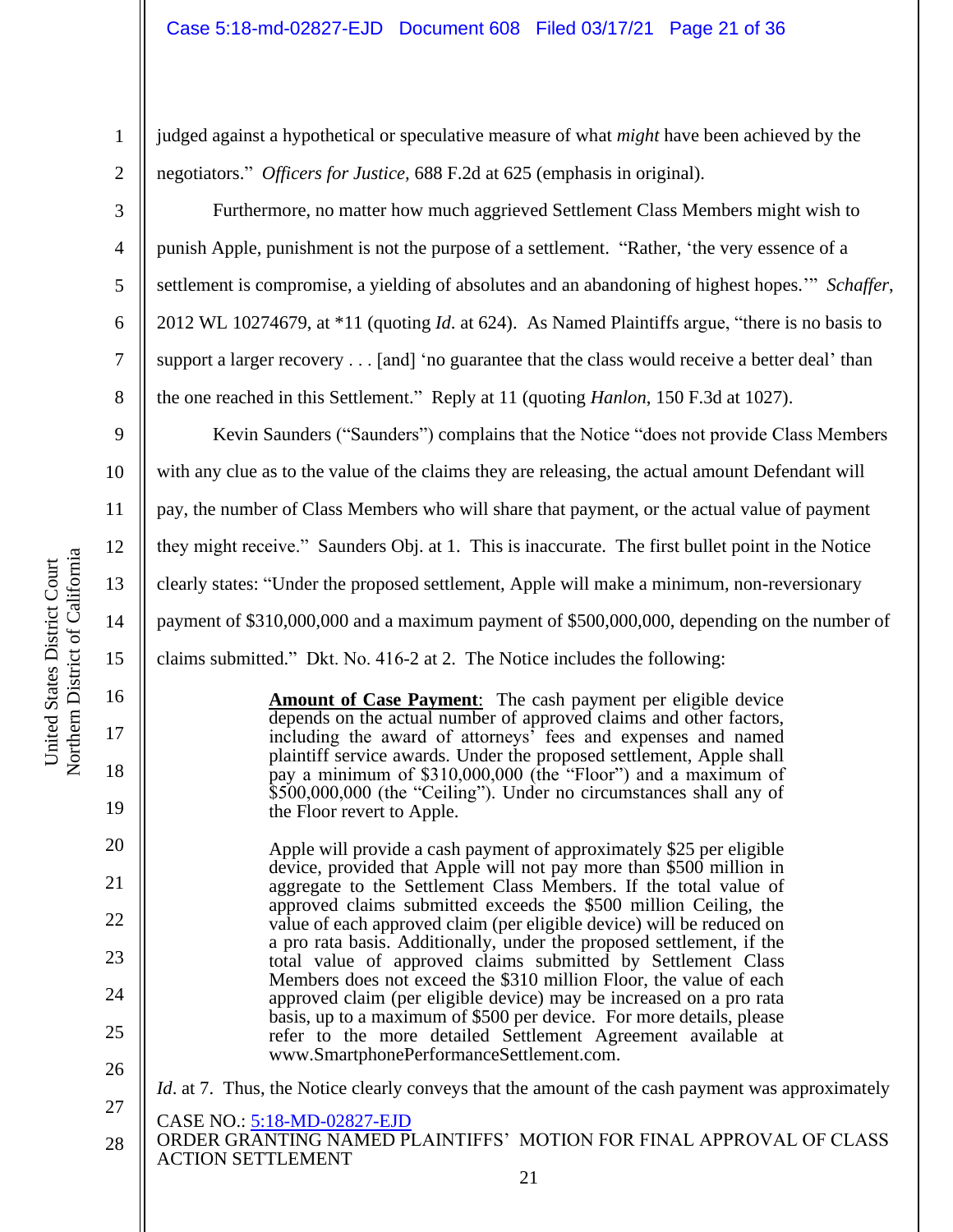1 2 3 4 5 6 7 8 9 10 \$25 per eligible device and that the actual amount would depend on the number of approved claims. At the time the Notice was sent, there was no way to know how many claims would ultimately be approved.<sup>6</sup> Moreover, to the extent Saunders contends that more information should have been included in the notice, the argument is not supported by Federal Rule of Civil Procedure 23(b)(3). "A settlement notice need not 'provide an exact forecast' of the award each class member would receive, let alone a detailed mathematical breakdown." *In re Hyundai and Kia Fuel Eco. Litig.*, 926 F.3d 539, 567-68 (9th Cir. 2019). Rather, the notice must give class members "enough information so that those with 'adverse viewpoints' could investigate and 'come forward and be heard.'" *In re Online DVD-Rental Antitrust Litig.*, 779 F.3d 934, 946 (9th Cir. 2015) (quoting *Lane v. Facebook, Inc.*, 696 F.3d 811, 826 (9th Cir. 2012)).

Saunders also asserts that the \$310 million dollar Settlement is too low compared to the upper end of Apple's potential liability, which he calculates to be over \$4 billion (\$46 per device multiplied by 90,119,272 Class Members equals \$4,145,486,512). Saunders Obj. at 5-6. By Saunders' calculations, a \$310 million dollar settlement represents just over 7% of the total liability. *Id*. at 6. However, courts have approved settlements that recovered a similar, or smaller, percentage of maximum damages*. See, e.g*., *McPhail v. First Command Fin. Planning, Inc.*, 2009 WL 839841, at \*5 (S.D. Cal. Mar. 30, 2009) (finding a \$12 million settlement recovering 7% of estimated damages was fair and adequate); *In re Omnivision Techs., Inc.*, 559 F. Supp. 2d 1036,

19

11

12

13

14

15

16

17

18

CASE NO.: 5:18-MD-02827-EJD 20 21 22 23 24 25 26 27 <sup>6</sup> Saunders also challenges the "Settlement Range" of \$310-500 million as "illusory" because "[u]nder the terms of the Settlement, it would take a response rate three times higher than the maximum predicted by Named Plaintiffs for Defendant to pay a penny more than the \$310 million minimum." Saunders Obj. at 7 (citing a "predicted between four and five percent (4%-5%)" response rate by Plaintiffs in Motion for Preliminary Approval at 18:3, Dkt. No. 415). The Court disagrees. This case is unique in that it involves ubiquitous products, a massive class, and one of the largest cash recoveries in U.S. history. As such, the response rate in this case could very well have surpassed the predicted percentage response rate. Indeed, at the preliminary approval stage, Class Counsel expressed the expectation that the response rate would be "at the high end of the range, or greater, taking into consideration not only Defendant's brand recognition, but also the fact that the Settlement Administrator will be providing direct notice to Settlement Class Members, as well as the substantial media coverage of the issues in the case." Pls.' Mot. for Prelim. Approval at 18:3-6. It may be that the likelihood of the response rate reaching three times higher than 4-5% was low, but that does not mean the Settlement range is illusory.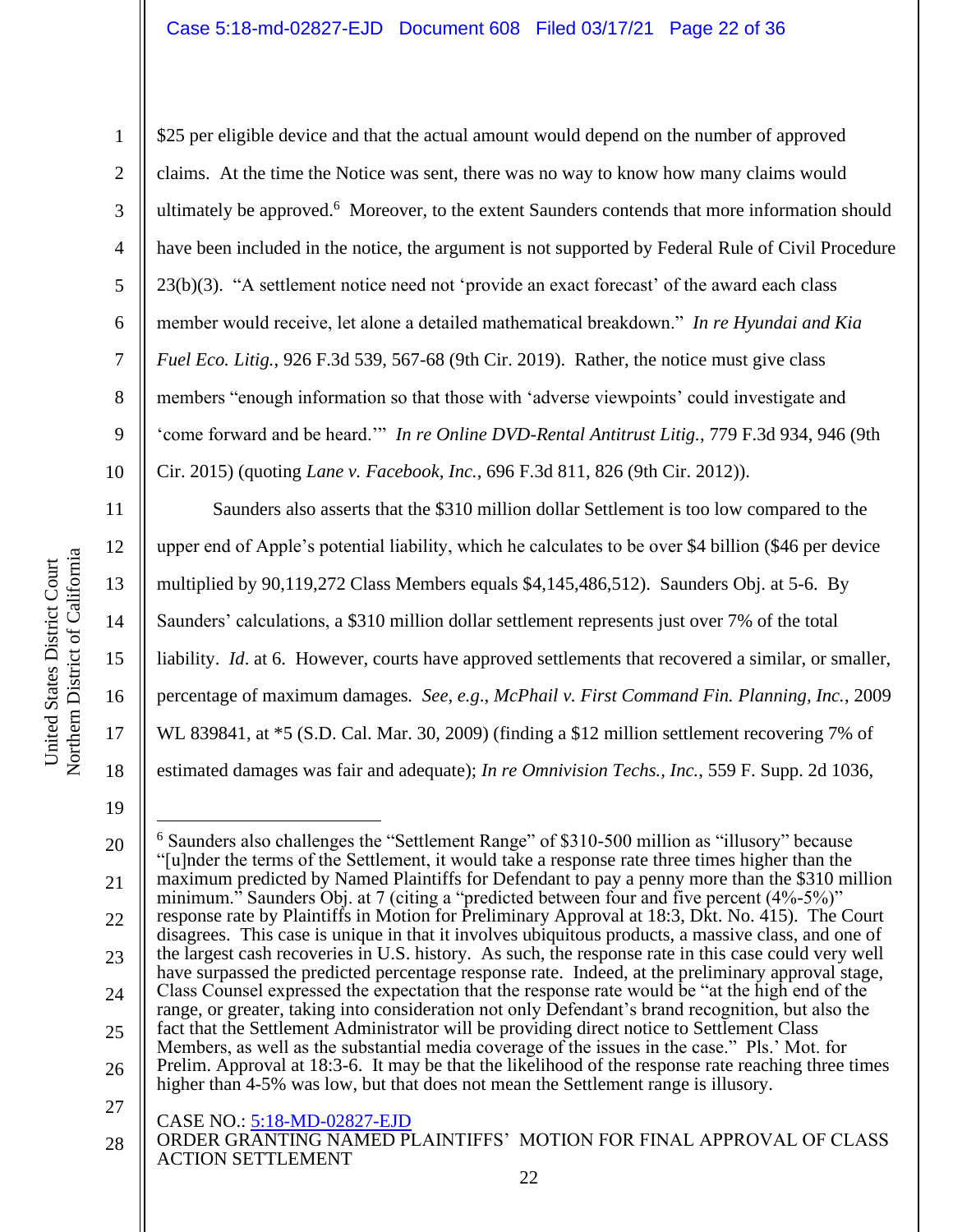1042 (N.D. Cal. 2008) (approving of a \$13.75 million settlement yielding 6% of potential damages after deducting fees and costs) (citation omitted); *Int'l Bd. of Elec. Workers Local 697 Pension Fund v. Int'l Game Tech., Inc*., at \*3 (D. Nev. Oct. 19, 2012) (approving \$12.5 million settlement recovering about 3.5% of the maximum damages that plaintiffs believe could be recovered at trial); *Downey Surgical Clinic, Inc. v. Optuminsight, Inc.*, 2016 WL 5938722, at \*5 (C.D. Cal. May 16, 2016) (granting final approval where recovery was as low as 3.21% of potential recovery).

Relatedly, Saunders requests that "[a]t an absolute minimum, the situation requires that objectors be allowed to take further discovery as to the fairness of the proposed settlement." Saunders Obj. at 5 (relying on *Girsh v. Jepson*, 521 F. 2d 153, 157 (3rd. Cir 1975)). The Ninth Circuit, however, has disapproved of *Girsh*, stating that, "[t]he growing rule is that the trial court may limit its proceeding to whatever is necessary to aid it in reaching an informed, just[,] and reasoned decision." *United States v. Oregon.*, 913 F.2d at 582 (agreeing with *Cotton v. Hinton,* 559 F.2d 1326, 1331 (5th Cir. 1977), over *Girsh*). A court is not expected "to convert settlement agreement hearings into trials on the merits." *Id*. (quoting *Plummer v. Chem. Bank,* 668 F.2d 654, 656 (2d Cir. 1982)). "The fundamental question is whether the District Judge has sufficient facts before him to intelligently approve or disapprove the settlement." *Hemphill v. San Diego Ass'n of Realtors, Inc.*, 225 F.R.D. 616, 619-20 (S.D. Cal. 2005). Here, the record includes sufficient facts for the Court to make an informed, just, and reasoned decision. The Settlement is based upon a well-reasoned calculation of potential damages by Dr. Williams. The damages calculation model employed was recently approved by Judge Koh in *Grace v. Apple, Inc.*, 328 F.R.D. 320, 337-43 (N.D. Cal. 2018). Class Counsel also used Dr. Williams' calculations to determine an upper range of damages. Importantly, the proposed Settlement was the product of a mediator's proposal.

The Court concludes that there is a strong evidentiary basis for the \$310 million sum and that it is adequate, fair, and reasonable. Each Settlement Class Member will receive \$25 or more for each eligible iPhone. Indeed, Class Counsel estimates that each Settlement Class Member will

- CASE NO.: 5:18-MD-02827-EJD
- ORDER GRANTING NAMED PLAINTIFFS' MOTION FOR FINAL APPROVAL OF CLASS ACTION SETTLEMENT 28

1

2

3

4

5

6

7

8

9

10

11

12

13

14

15

16

17

18

19

20

21

22

23

24

25

26

27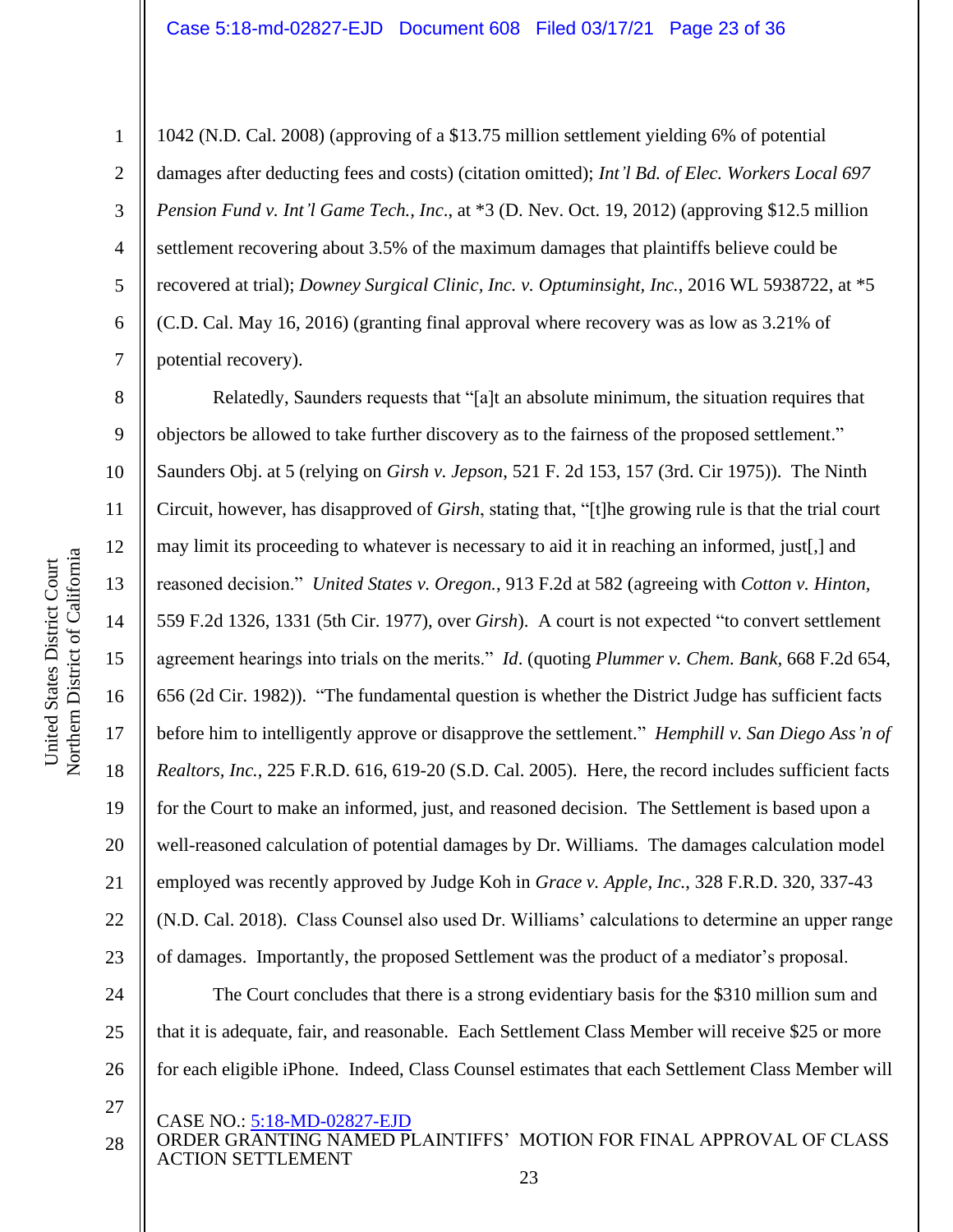receive \$65 or more per Approved Claim. Reply at 6. The possibility that "the settlement could have been better . . . does not mean the settlement presented [is] not fair, reasonable, or adequate," and the question before this Court is "not whether the final product could be prettier, smarter or snazzier." *Hanlon,* 150 F.3d at 1011.

The objections to the amount of the settlement are overruled.

6

1

2

3

4

5

7

8

9

10

11

12

13

14

## **b. Objections to the Lawsuit Altogether**

Other objectors argue that Apple has done nothing wrong, and that the Settlement should be reduced as much as possible or the lawsuit dismissed entirely. *See, e.g.,* Dkt. Nos. 441, 451, 456, 479, 484, 492, 531. For example, one objector writes that in software development, "[t]here are always trade-offs, but . . . that Apple was honestly trying to make sure that devices worked as well as they could as the batteries aged." Obj. of Martin MacKerel, Dkt. No. 441. Another objector feels "that to complain of the performance of these, in [their] experience, very reliable and efficient devices is a pettiness of an exceeding spleenful nature." Obj. of Leonardo Mendoza III, Dkt. No. 492.

15 16 17 18 19 20 21 22 23 24 25 These objections are unpersuasive for the reasons already discussed above as to the previous category of objections. Apple's wrongdoing or innocence is not relevant, as the parties have determined that, for a host of factors, settlement and compromise are in their best interest. Apple has explained that even though it stands by the challenged performance management feature, it "recognized that some customers felt let down by the way it communicated with them about the performance management feature. After hard-fought litigation and several rulings by this Court narrowing Plaintiffs' claims, the parties agreed to resolve this litigation." Def.'s Statement at 1. Furthermore, as Named Plaintiffs have aptly observed, "class members do not have standing to object that the settlement is unfair to *Defendants* rather than the class." *Friedman v. Guthy-Renker, LLC*, 2017 WL 6527295 at \*8 (C.D. Cal. Aug. 21, 2017) (emphasis in original) (citation omitted).

26

27

CASE NO.: 5:18-MD-02827-EJD

ORDER GRANTING NAMED PLAINTIFFS' MOTION FOR FINAL APPROVAL OF CLASS ACTION SETTLEMENT 28

The objections to the lawsuit do not bar final approval.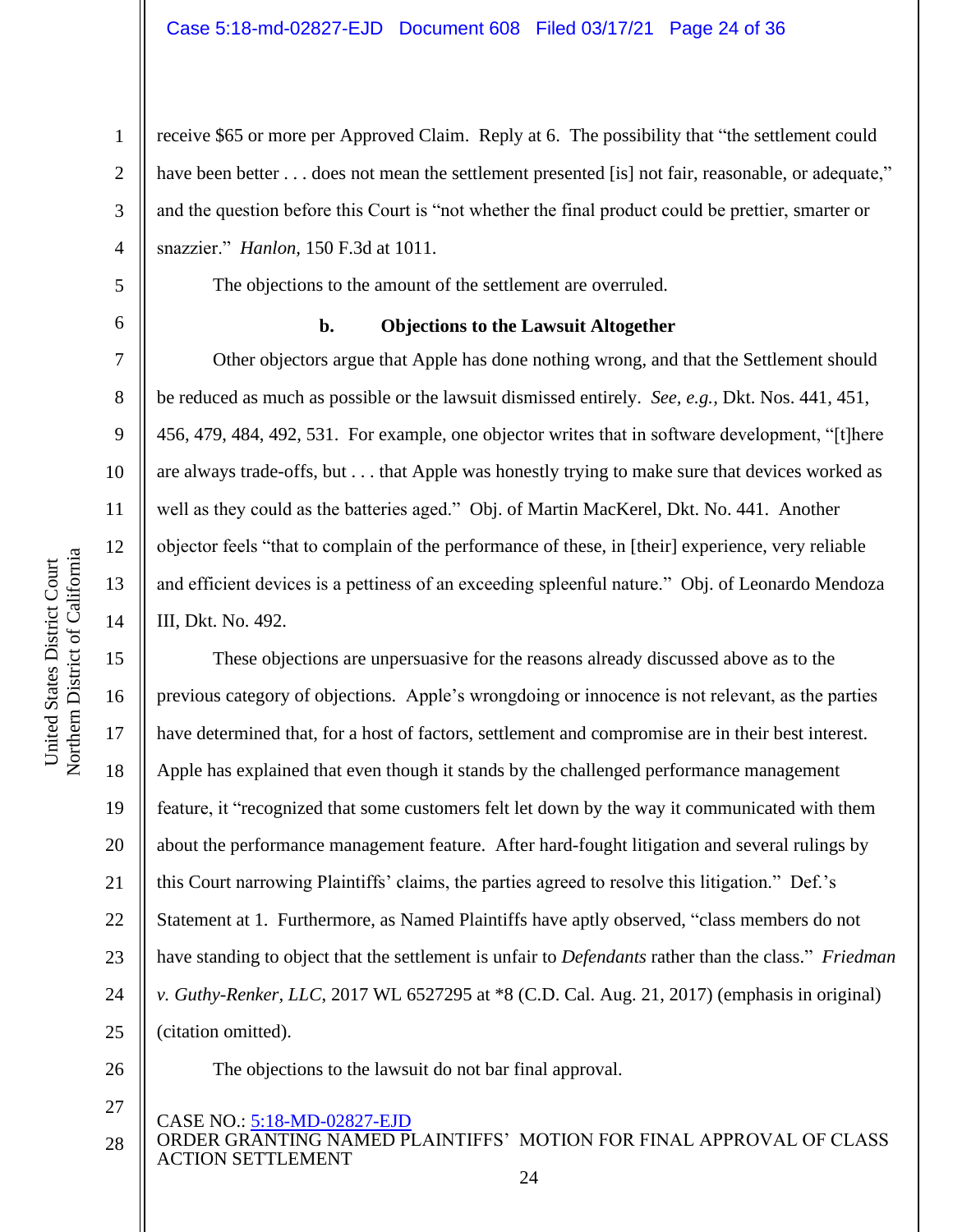4

5

6

7

8

9

10

11

12

13

14

15

16

17

18

19

20

21

#### **c. Objection to the Attestation Requirements**

Some individual objectors object to the attestation requirement. *See* Dkt. Nos. 435, 444, 448. That is, they object to the requirement that they attest, under penalty of perjury, that their phone ran the relevant iOS systems or suffered diminished performance. One objection describes the attestation requirement as "an impossible burden for all but the most knowledgeable of eligible members of the class. . . . How could any member without particular test data on their particular phone have any standard with which to judge their iPhone's performance[?]" Obj. of Mark Wilson, Dkt. No. 435. In a similar vein, another objector argues that "[t]here is no way for me to know or verify that more than 2 years ago my iPhone ran version 10.2.1 or later of iOS. . . . I would need to get a screenshot of my iPhone on January 201[7], take a note of the date, and keep doing this every time a new version of the iOS was released." Obj. of Frank Olozaga, Dkt. No. 448.

Although the concerns of these objectors are understandable, "there is nothing unfair about requiring a claimant to meet the eligibility requirements for a particular benefit." *In re Equifax Inc. Customer Data Sec. Breach Litig.*, 2020 WL 256132, at \*30 (N.D. Ga. Mar. 17, 2020) (citing Manual for Complex Litig. (Fed. Jud. Center, 4th ed. 2004), § 21.66 ("Class members must usually file claims forms providing details about their claims and other information needed to administer the settlement.")). Some potential class members may have owned and operated one of the listed eligible devices without ever installing the appropriate iOS, and thus would not be eligible to recover under the Settlement. Only those devices which ran the relevant iOS systems at the relevant time, and which experienced diminished performance, are the subject of this lawsuit.

22 23 24 25 26 At the time of the settlement, whether anyone experienced diminished performance was a critical factual issue in dispute. Def.'s Statement at 11. In light of this factual dispute, the parties negotiated a settlement that requires proof of the alleged harm before a claimant is entitled to a settlement payment. *Id*. That compensation under the Settlement "[is] limited to those who [experienced diminished performance]" is simply "a reflection of the bargaining and compromise

- 27
- CASE NO.: 5:18-MD-02827-EJD
- ORDER GRANTING NAMED PLAINTIFFS' MOTION FOR FINAL APPROVAL OF CLASS ACTION SETTLEMENT 28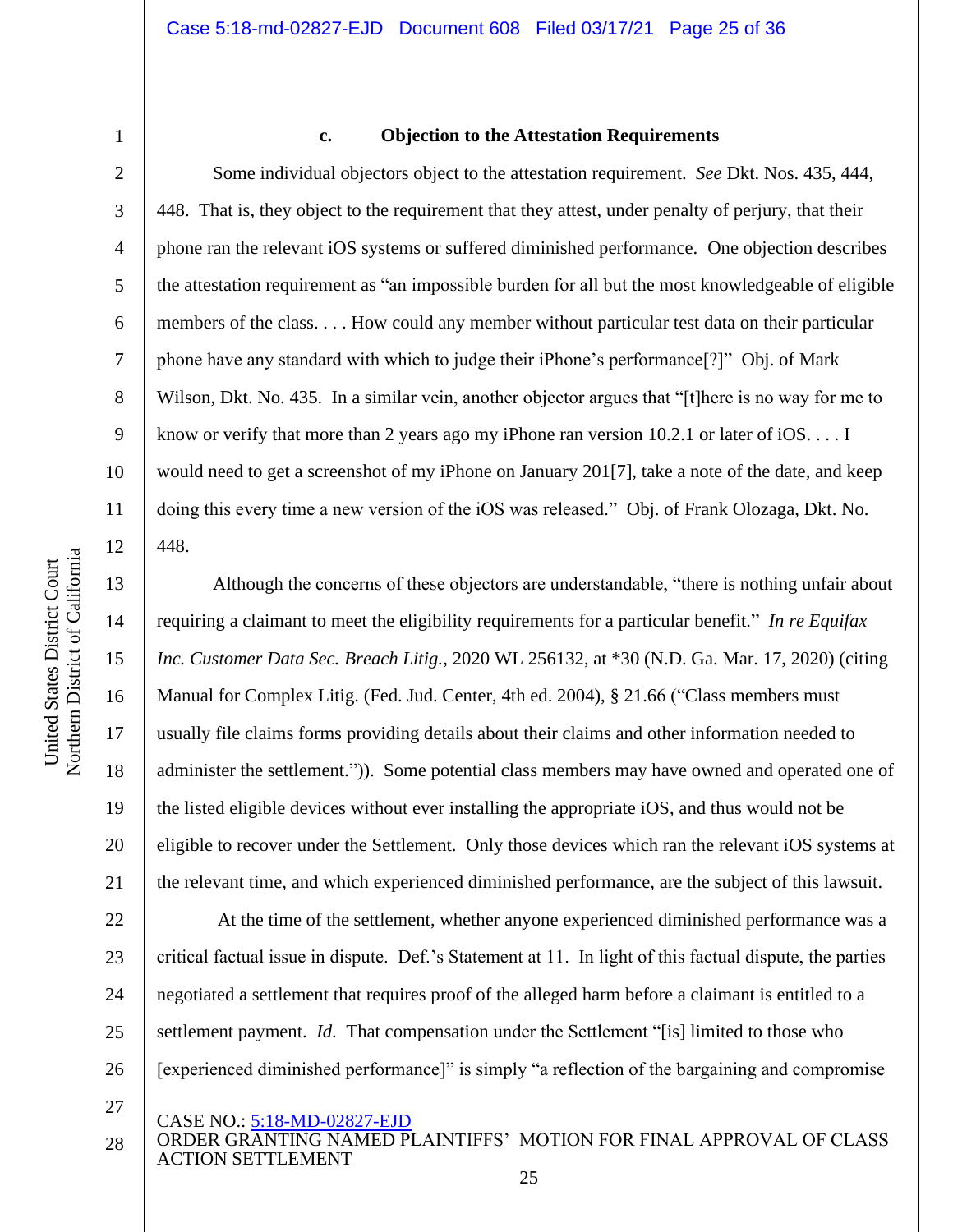inherent in settling disputes." *Calif. v. IntelliGender*, 771 F.3d 1169, 1179 (9th Cir. 2014)).

An attestation is a reasonable means to ensure payments are made to only claimants who were harmed. *In re Hyundai and Kia Fuel Eco. Litig.*, 926 F.3d at 568 ("[S]ome sort of claims process is necessary in order to verify . . . that the claimant is a current owner, former owner, or current or former lessee of a qualifying [device]."); *see also Kacsuta v. Lenovo (U.S.) Inc.*, 2014 WL 12585787, at  $*4$  (C.D. Cal. Dec. 16, 2014) (requiring a declaration under penalty of perjury is "widely accepted procedure of claims-based class action settlements"); *Perkins v. LinkedIn Corp.*, 2016 WL 613255, at \*9 (N.D. Cal. Feb. 16, 2016) (citing *IntelliGender, LLC*, 771 F.3d at 1175); *In re Sony PS3 "Other OS" Litig.*, 2017 WL 5598726, at \*28 (N.D. Cal. Nov. 21, 2017) (approving settlement requiring attestation under penalty of perjury, of injury as a result of a firmware update that disabled certain software functionalities); *Moore v. Verizon Commc'ns Inc.*, 2013 WL 4610764, at \*12–13 (N.D. Cal. Aug. 28, 2013) (overruling objection to requirement to "aver under penalty of perjury" that they were harmed). Furthermore, swearing under oath does not imply perfect, completely verifiable knowledge but only that, as the Claim Form makes clear, "the information above is true and correct *to the best of my knowledge and belief*." *See* 

Stipulation, Ex. A ("Claim Form") 6, Dkt. No. 416-1 (emphasis added).

The objections to the attestation requirement are overruled.

## **d. Objection to Serial Number Requirement**

19 20 21 22 23 24 25 26 Other objectors take issue with the requirement to provide a serial number. *See* Dkt. Nos. 438, 449, 452, 464, 465, 476, 477, 501, 536, 539. Many objectors explain that "[p]roviding the required information regarding serial numbers is impossible" because they "no longer have the phones, the receipts, or the original boxes." Obj. of Candace Fager, Dkt. No. 501; and Obj. of Juliet Belko, Dkt. No. 464, respectively. One objector complains that using the settlement address to attempt to locate the serial number based on email and physical address "is not useful and does not work as intended." Obj. of Jane Kim, Dkt. No. 449. These objectors raise the concern that "millions of totally valid claims are rejected by the settlement process and millions of users are

27

CASE NO.: 5:18-MD-02827-EJD

1

2

3

4

5

6

7

8

9

10

11

12

13

14

15

16

17

ORDER GRANTING NAMED PLAINTIFFS' MOTION FOR FINAL APPROVAL OF CLASS ACTION SETTLEMENT 28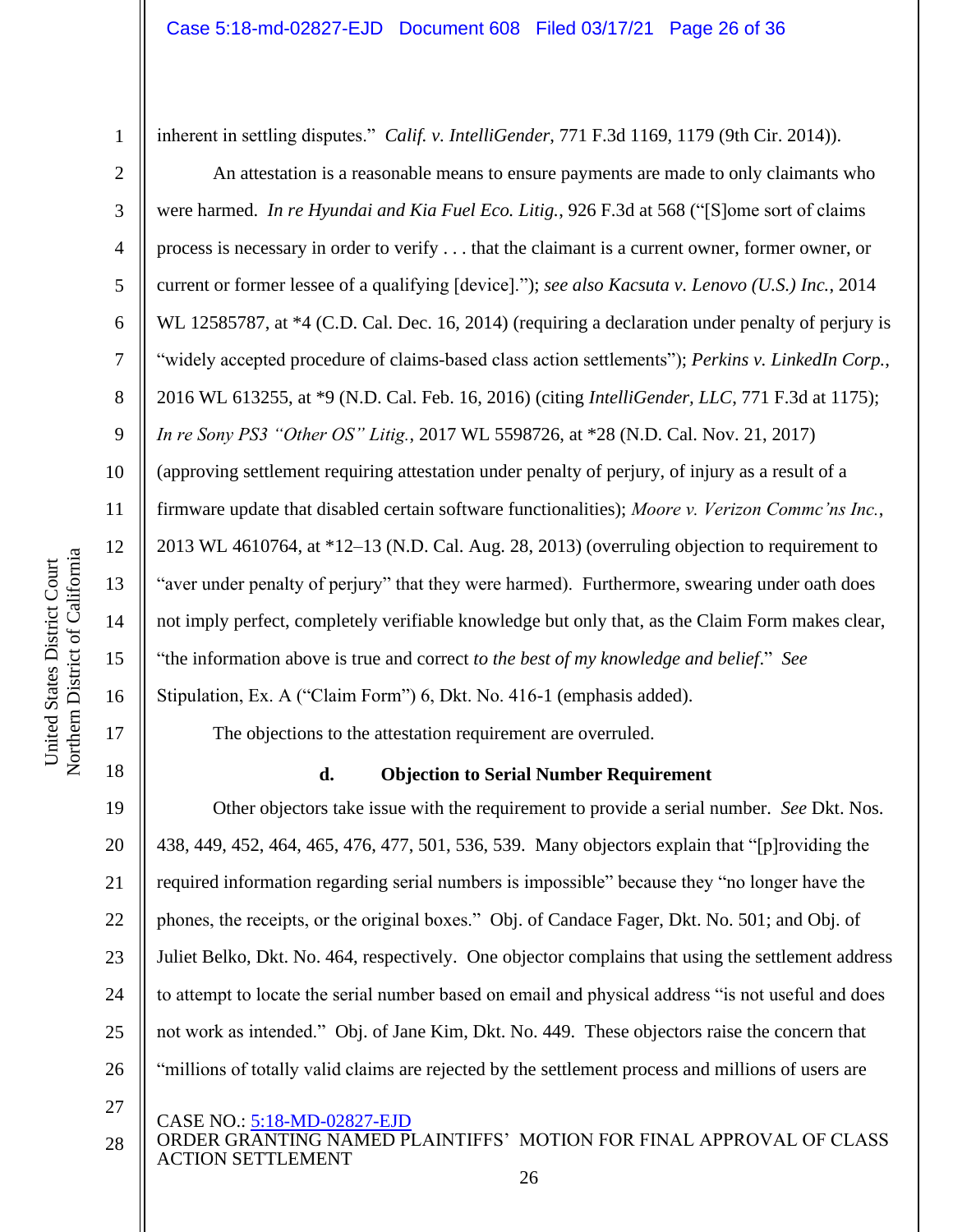## Case 5:18-md-02827-EJD Document 608 Filed 03/17/21 Page 27 of 36

| $\mathbf{1}$   | unable to submit their valid claims" because of the inability to locate a serial number, despite                                                  |
|----------------|---------------------------------------------------------------------------------------------------------------------------------------------------|
| $\mathbf{2}$   | lengthy attempts to do so. See, e.g., Obj. of Tyler Worthington, Dkt. No. 536.                                                                    |
| $\mathfrak{Z}$ | Like the attestation requirements, the serial number requirement serves an important                                                              |
| $\overline{4}$ | purpose: the identification of eligible devices. As Apple has explained throughout the litigation:                                                |
| $\mathfrak{S}$ | not every iPhone 6, 6 Plus, 6s, 6s Plus, 7, 7 Plus, or SE device was                                                                              |
| 6              | eligible. Rather, it is only those devices that installed iOS 10.2.1 (for<br>iPhone 6, 6 Plus, 6s, 6s Plus, or SE) or iOS 11.2 (for iPhone 7 or 7 |
| $\overline{7}$ | Plus) before December 21, 2017 that are eligible. (Dkt. 416 $\P$ 1.32.)<br>Requiring claimants to provide a device identifier ensures that each   |
| 8              | claim can be matched to a device that appears in Apple's records as<br>having downloaded the relevant iOS version during the applicable           |
| 9              | time period. Providing proof of eligibility thereby safeguards the<br>integrity of the claims process by ensuring only claims for eligible        |
| 10             | devices are approved, and that those eligible claims are not diluted by<br>ineligible claims.                                                     |
| 11             | Def.'s Statement at 3. The serial number requirement is a reasonable means to confirm eligibility.                                                |
| 12             | See, e.g., In re Magsafe Apple Power Adapter Litig., 2015 WL 428105, at *4 (N.D. Cal. Jan. 30,                                                    |
| 13             | 2015) (approving settlement requiring claimants to provide serial number); Carlotti v. ASUS                                                       |
| 14             | Comput. Int'l, 2020 WL 3414653, at *3 (N.D. Cal. June 22, 2020) (same); Corzine v. Whirlpool                                                      |
| 15             | Corp., 2019 WL 7372275, at *2 (N.D. Cal. Dec. 31, 2019) (same). Moreover, the serial number                                                       |
| 16             | requirement is a means to safeguard against fraudulent claims. Tr. of Dec. 4, 2020 Hr'g at 155.                                                   |
| 17             | The serial number can be ascertained from the device itself, the device packaging, or                                                             |
| 18             | purchase receipts, as well as through cellular service carriers. Def.'s Statement at 9. Nevertheless,                                             |
| 19             | some claimants have had difficulty providing their serial number. This is to be expected given the                                                |
| 20             | enormous size of the Class, and Apple has worked with the Settlement Administrator to provide                                                     |
| 21             | detailed instructions on how to locate the serial number and to provide multiple methods to assist                                                |
| 22             | Class Members. <i>Id.</i> at 7.                                                                                                                   |
| 23             | Furthermore, it is not accurate that all Class Members were required to provide a serial                                                          |
| 24             | number in order to submit a claim. Class Members could use the search tool available through the                                                  |
| 25             | settlement website to enter their name, Apple ID, mailing address, and iPhone model. <i>Id.</i> at 8. If                                          |
| 26             | the claimant was eligible, the webpage would pre-populate the device serial number into the                                                       |
| 27<br>28       | CASE NO.: 5:18-MD-02827-EJD<br>ORDER GRANTING NAMED PLAINTIFFS' MOTION FOR FINAL APPROVAL OF CLASS                                                |

ACTION SETTLEMENT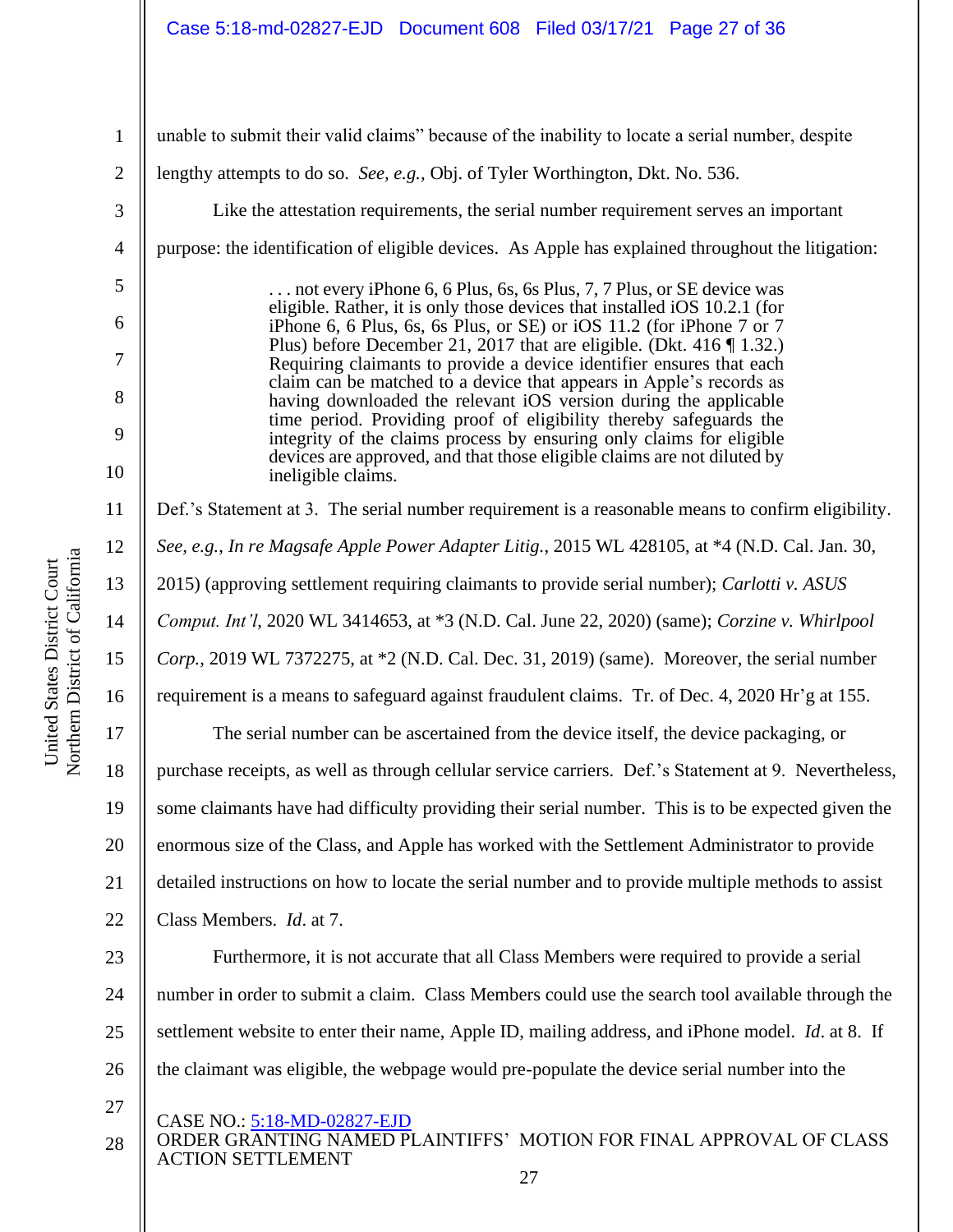online Claim Form. *Id*.; Angeion Decl. ¶¶ 20-23. Thus, a claimant who no longer possessed an eligible device, packaging for the device, a purchase receipt, or cellular service carrier records, could use the search tool to prepopulate a valid serial number for an eligible device and submit a claim. Alternatively, potential claimants unable to provide a serial number had the option of mailing in a paper claim form with additional documentation that they believed established their ownership of an eligible device. Angeion Decl. ¶ 23; Tr. of Dec. 4, 2020 Hr'g at 149 ("Where we found out about an issue, we worked to resolve it."), 151 ("if people had difficulty with the serial numbers there were alternatives.").

Finally, Class Counsel has assured the Court that they have spent and will continue to spend significant time and resources working with claimants to resolve any issues claimants may have had regarding submission of a serial number. Reply at 10. Apple has made similar representations. Specifically, Apple's counsel represented that Apple has spent countless hours taking the information submitted—names, addresses, IMEI numbers, other numbers, device identifying information—and running it through Apple's database to confirm a device was eligible. Tr. of Dec. 4, 2020 Hr'g at 155. Further, Apple's counsel represented that as long as there was some "subjective indicia" that a claimant was part of the Class, "those claims were processed and permitted, and those claims will be approved if this Settlement is approved." *Id*. The objections to the serial number requirement are overruled.

19

1

2

3

4

5

6

7

8

9

10

11

12

13

14

15

16

17

18

## **e. Objections of Non-Natural Persons ("NNPs")**

20 21 22 23 24 25 26 Objections have also been filed by non-natural persons (collectively "NNP objectors"). *See* Obj. of Best Companies, Inc. ("Best Companies Obj."), Dkt. No. 517; Obj. to Pls.' Mot. for Final Approval of Proposed Settlement on behalf of 66 NNPs ("66 NNPs Obj."), Dkt. No. 518; Howard Yellen's Letter dated Oct. 5, 2020, asserting objection on his own behalf as well as on behalf of his companies Florange Rental Management LLC and Spectrum Settlement Recovery, LLC ("Spectrum Obj."), Dkt. No. 541. These objections, which are particular to issues faced by NNPs, challenge three facets of the Settlement: the class definition, notice, and claims process.

- 27
- CASE NO.: 5:18-MD-02827-EJD
- ORDER GRANTING NAMED PLAINTIFFS' MOTION FOR FINAL APPROVAL OF CLASS ACTION SETTLEMENT 28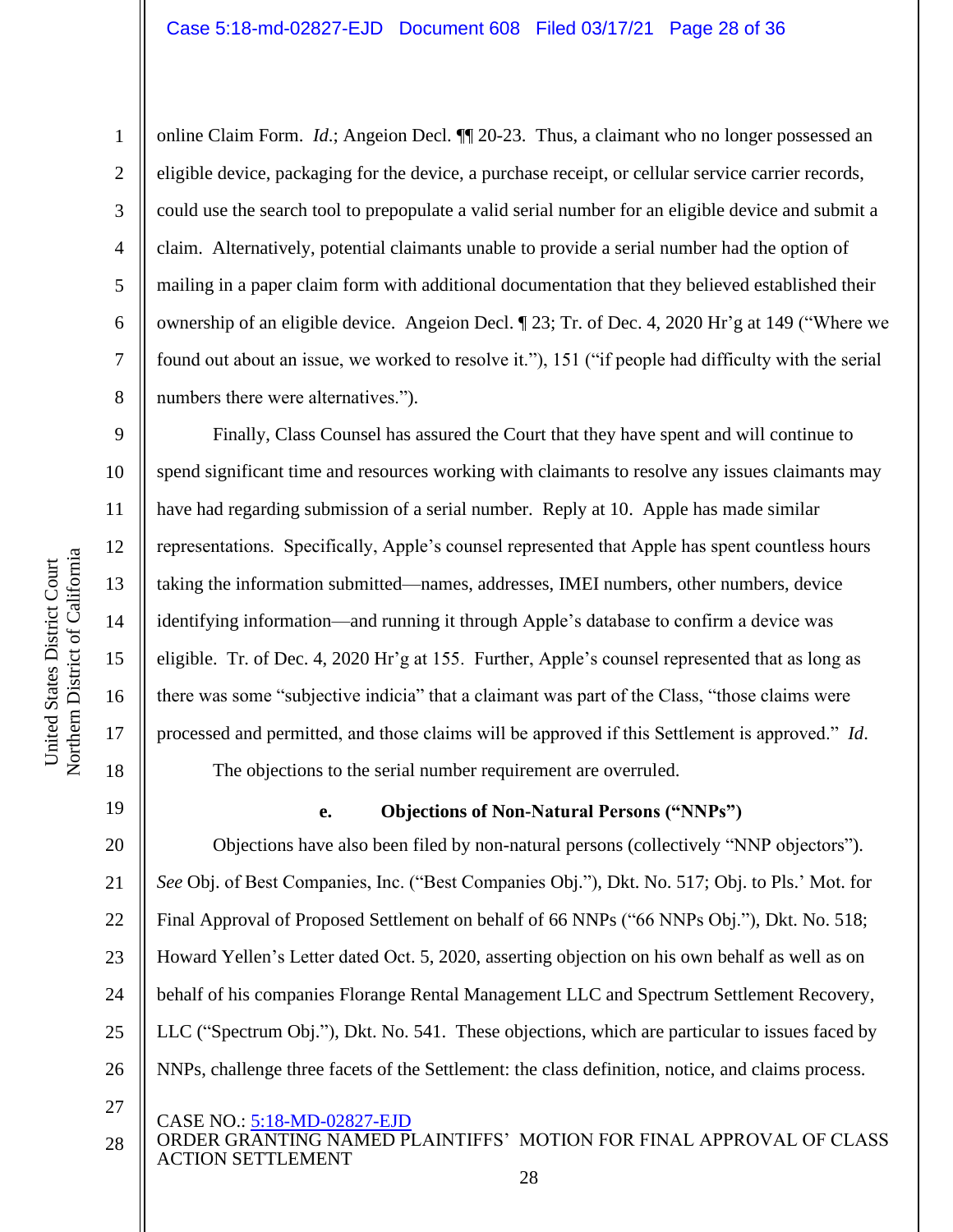2

3

4

5

6

7

8

9

10

11

27

In light of the perceived deficiencies, Best Companies asks that either NNPs be excluded from the Settlement Class, or that the Settlement be rejected and revised to fix the deficiencies before another round of notice is conducted. Best Companies Obj. at 8. Spectrum asks that the Court withhold final approval until the class definition is clarified, the attestation requirement is relaxed, the deadline for NNPs to file claims or opt-out are extended, the claims-splitting process is removed, the Court considers creating a subclass, the website is revised to provide guidance to NNPs, and the Court "[d]etermine[s] that all benefits from the settlements redound to the companies that purchased or leased Qualifying Devices on behalf of their employees, and remove the illogical splitting of recoveries between the employers and employees." Spectrum Obj. at 9. Finally, the 66 NNPs only request that the Court withhold final approval until the claims process is amended to better accommodate NNPs. 66 NNPs Obj. at 15.

12 13 14 15 16 17 18 19 20 21 22 23 As to the first challenge, NNP objectors assert that corporations or NNPs are ineligible to participate. Best Companies Obj. at 2, 7; Spectrum Obj. at 5. By its plain terms, however, the Settlement does not exclude corporations. Rather, the Settlement Agreement provides that "former or current U.S. owners" of eligible devices are included in the settlement. Eligibility is determined based on the device; whether the owner is a natural or non-natural person does not matter. The Settlement defines "U.S. owners" to include all "individuals who owned, purchased, leased, or otherwise received an eligible device, and individuals who otherwise used an eligible device for personal, work, or any other purposes." Dkt. 416 ¶ 1.32. The term "individuals" is not restricted in any way to natural persons. Def.'s Statement at 17. The Court recognizes that initially, there may have been some uncertainty about whether NNPs were included in the Class. The issue, however, has been resolved. The deadline for NNPs was extended, Angeion is accepting claims from NNPs, and the claim review process is ongoing.

24 25 26 Second, Best Companies, a company that purchased approximately thirty phones, asserts that it is unfair to include NNPs in the class, citing *In re Graphics Processing Units Antitrust Litig.*, 253 F.R.D. 478 (N.D. Cal. 2008). Best Companies Obj. at 6. Best Companies argues

CASE NO.: 5:18-MD-02827-EJD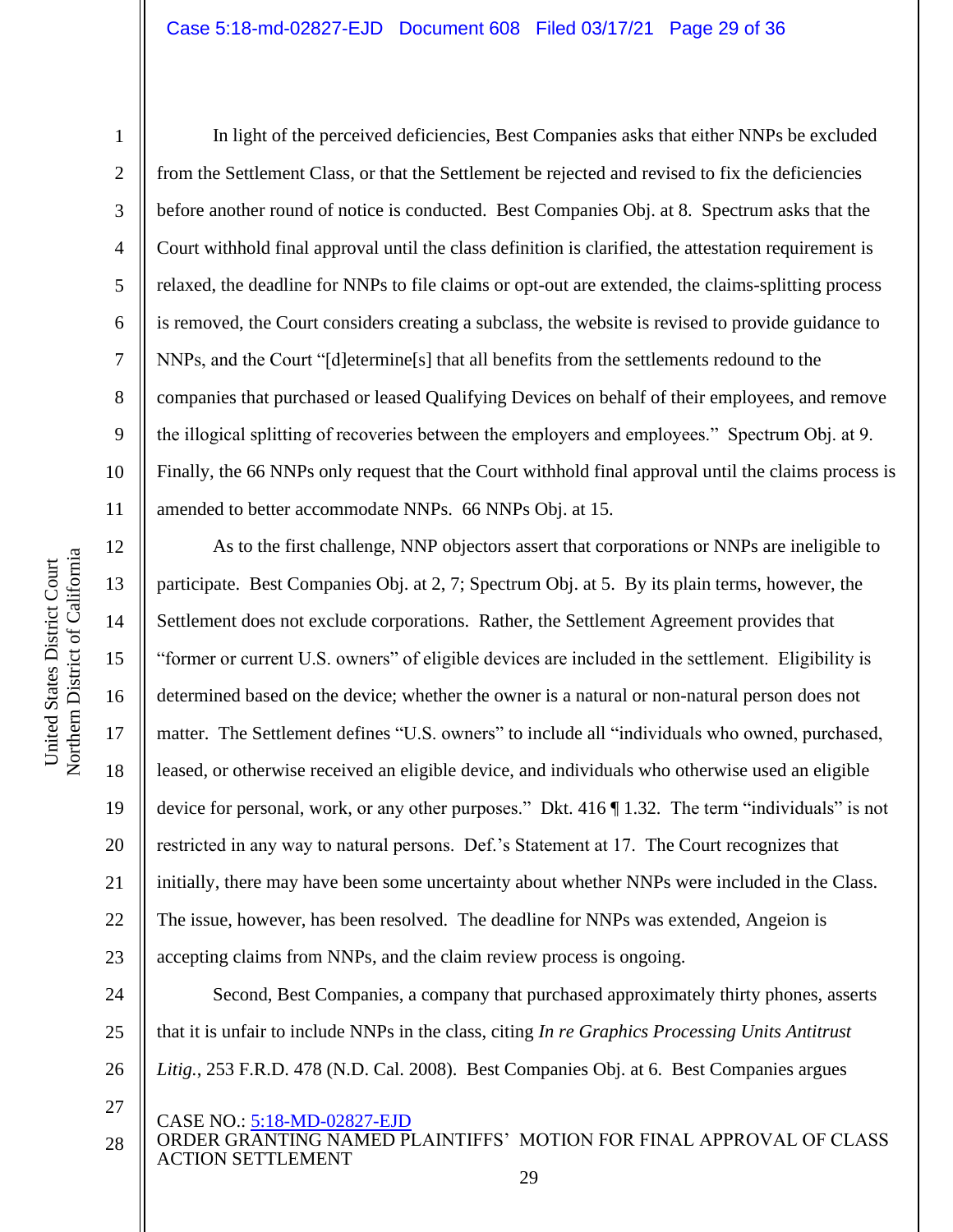Northern District of California Northern District of California United States District Court

United States District Court

1

2

3

4

5

6

7

8

9

10

11

12

13

14

15

16

17

18

19

20

21

among other things, that "Named Plaintiffs all used one or few devices; NNPs purchased many." *Id*. at 6. In *In re Graphics Processing Units Antitrust Litig.*, the court denied certification of the class because "[t]he wholesale purchasers therefore came to the negotiating table in a fundamentally different position than the representative plaintiffs", and therefore the typicality requirement was not satisfied. *In re Graphics Processing Units*, 253 F.R.D. at 490. The present case is distinguishable. Unlike in *In re Graphics Processing Units Antitrust Litig.*, "there is no suggestion that the Best Companies' purchases were different in any way from individual purchasers other than the number of iPhones purchased." Reply at 15.

Next, NNP objectors assert that the notice process was deficient for them. Best Companies Obj. at 2; Spectrum Obj. at 5. The objection is without merit. Angeion Group undertook a comprehensive notice campaign. A company that registered an eligible device would have received direct notice of the Settlement, whether by email or postcard. Reply at 8. Indeed "[n]otice was disseminated to hundreds of thousands of corporate email addresses." *Id*. at 7. The 66 corporations that filed a joint objection acknowledge that they received notice of the Settlement. Decl. of Rosa M. Morales in Supp. of Obj. to Pls.' Mot. for Final Approval of Proposed Settlement ¶ 4, Dkt. No. 518-1. That NNPs submitted claims for more than 922,000 devices also speaks to the effectiveness of the notice. The notice program was well executed, farreaching, and exceeded both Federal Rule of Civil Procedure  $23(c)(2)(B)$ 's requirement to provide the "best notice that is practicable under the circumstances" and Rule  $23(e)(1)(B)$ " s requirement to provide "direct notice in a reasonable manner." There is no reason to believe that there has been any systematic exclusion of NNPs from the notice campaign.

22 23 24 25 26 Fourth, NNP objectors take issue with the claims process, asserting that "the claims process 'should be as simple, straightforward, and nonburdensome as possible' and avoid 'such strict eligibility conditions or cumbersome claims procedures that [will render] many members [] unlikely to claim benefits.'" 66 NNPs Obj. at 7 (quoting 4 Newberg on Class Actions § 12:21 (5th ed. June 2020 Update) and *Keller v. Nat'l Collegiate Athletic Ass'n (NCAA)*, 2015 WL 5005901,

27

CASE NO.: 5:18-MD-02827-EJD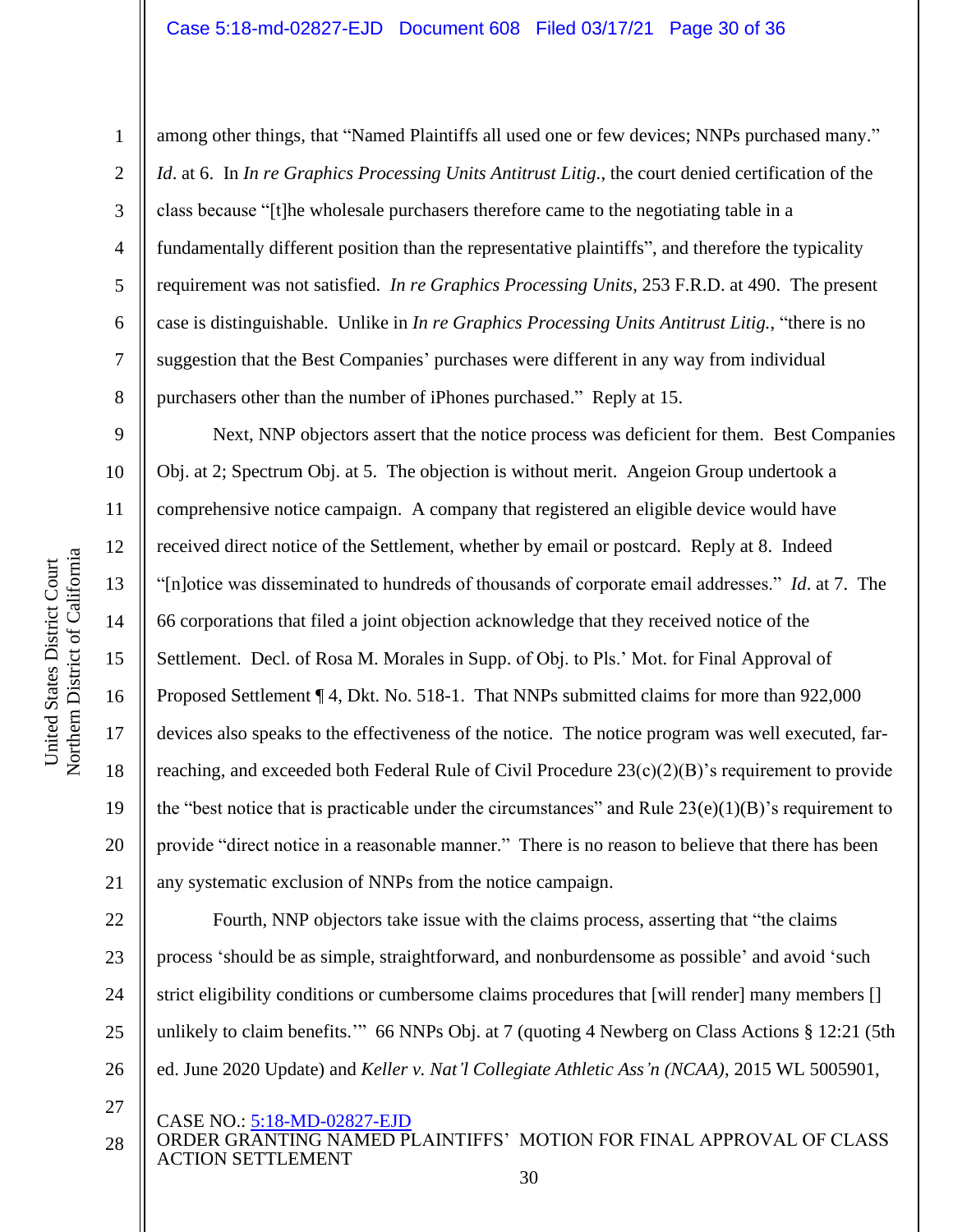1 2 3 4 5 6 7 8 9 10 11 12 13 14 15 16 17 at \*5 (N.D. Cal. Aug. 19, 2015)). In particular, NNP objectors challenge the attestation and serial number requirements. Best Companies Obj. at 7-8; 66 NNPs Obj. at 2; Spectrum Obj. at 4. The objectors argue that NNPs cannot attest under penalty of perjury that they experienced diminished performance because employees, not NNPs, used the devices and so, at best, this would require them to track down all individuals who used the company-provided devices during the relevant period, and at worst, would prevent them from making the attestations entirely. *See* Best Companies Obj. at 3; 66 NNPs Obj. at 14; Spectrum Obj. at 4. As the 66 NNPs state, "the ability for a corporation or university to obtain thousands of sworn attestations from former and current employees for devices they possessed over three years ago is vastly more difficult than a single individual's ability to meet the same requirements for a single-device purchase that may still be within their control." 66 NNPs Obj. at 14. The objectors present similar arguments regarding the serial number requirement (e.g., the impossibility of tracking down thousands of old devices or boxes), and the 66 NNPs describe their lengthy attempts to submit other data to prove ownership (such as the aforementioned IMEIs, ESNs, receipts and/or phone service statements) which "Class and Apple counsel nonetheless have repeatedly (and wrongly) ignored or denied." *Id*. at 6. The 66 NNPs' proposal to remedy the claim process facing NNPs is "to give every class member the benefit of the doubt that a portion of their devices were affected." Tr. of Dec. 4, 2020 Hr'g at 75.

18 19 20 21 22 23 24 25 As discussed above, the serial number and attestation requirements are a material part of the Settlement and are reasonable methods for confirming that a device is eligible. The requirements are neutral and have been, appropriately, enforced equally across all claimants, whether the claimant is a natural person or a corporation. A settlement should not "treat<sup>[]</sup> class members differently." *Cohen v. Resol. Tr. Corp.*, 61 F.3d 725, 729 (9th Cir. 1995); *Ferrington v. McAfee, Inc.*, 2012 WL 1156399, at \*8 (N.D. Cal. Apr. 6, 2012) ("[D]isparate treatment between class members increases the likelihood that the settlement agreement does not meet the Rule 23(e) standard.").

26

27

To be sure, it is more burdensome to submit multiple claims for large quantities of

- CASE NO.: 5:18-MD-02827-EJD
- ORDER GRANTING NAMED PLAINTIFFS' MOTION FOR FINAL APPROVAL OF CLASS ACTION SETTLEMENT 28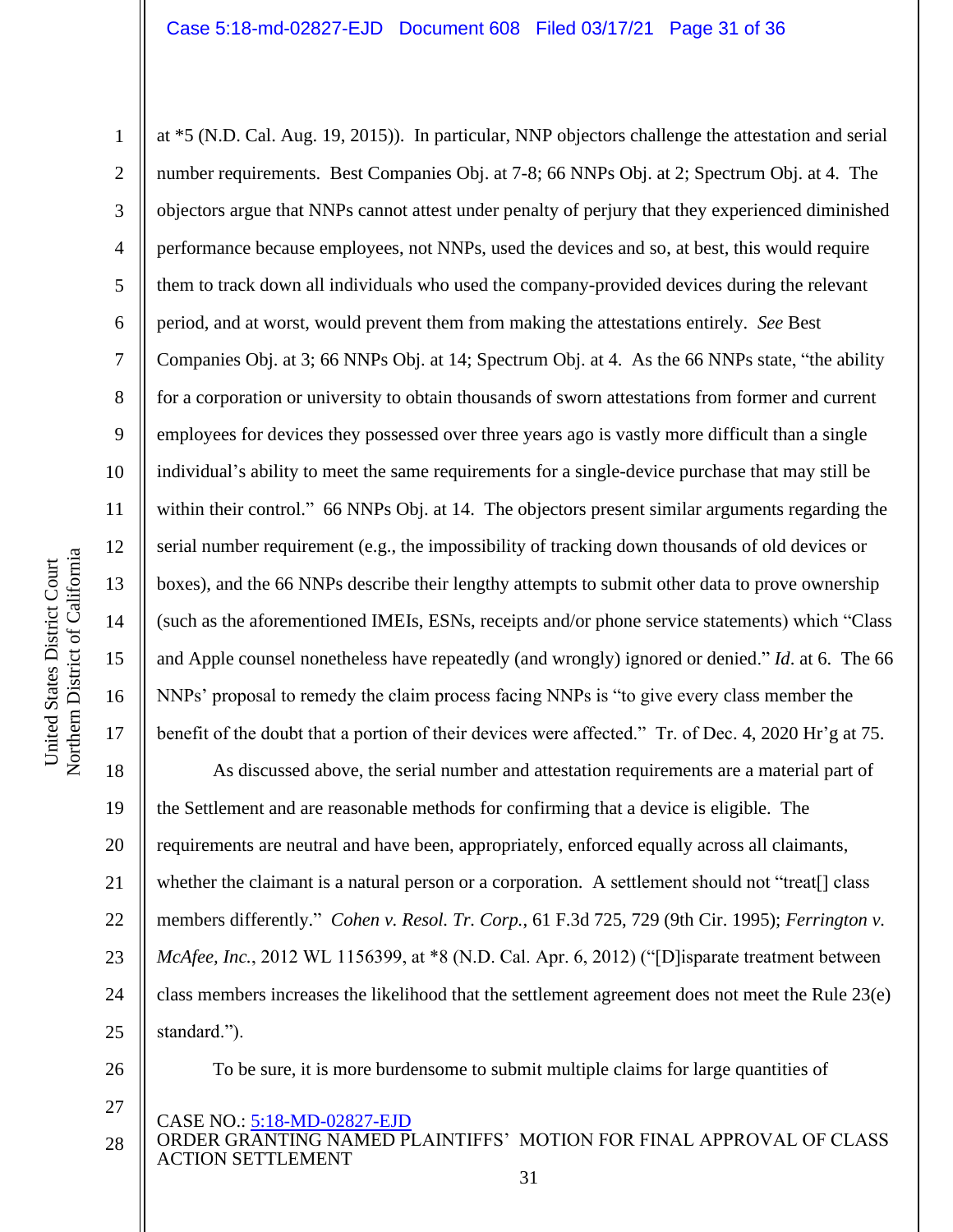1 2 3 4 5 6 7 8 potentially eligible devices than it is to submit a single claim for a single device. However, Angeion worked with NNPs that made inquiries to provide streamlined methods to submit large numbers of claims. Def.'s Statement at 21, n.4. As to the 66 NNPs in particular, Angeion confirmed that claimants may submit "bulk claims" using a "claim submission spreadsheet." 66 NNPs Obj. at 4, n.9; *see also* Tr. of Dec. 4, 2020 Hear'g at 151 ("there were corporate claimants who were able to put their hands on the IMEI number but not the serial number, and in those instances they were permitted to provide the IMEI number, and that information will be sent to Apple to convert the serial number.").

9 10 11 12 The Court also appreciates that the attestation requirement is challenging for NNPs. In recognition of this challenge and after receiving briefing on the issue, the Court issued an order providing guidance regarding the attestation requirement for corporate and non-natural person claims as follow:

> Accordingly, corporate claimants must submit an attestation signed by an authorized representative, such as a corporate information technology professional or in-house counsel, who is employed by the corporation and has personal knowledge after reasonable investigation. Enforcing the attestation requirement in this manner is consistent with standard practice for corporations when providing deposition testimony or verifying interrogatory responses, which "must be signed by the person answering the interrogatory, not only by the party's attorney." *Villareal v. El Chile, Inc.*, 266 F.R.D. 207, 211 (N.D. Ill. 2010) (citing *Hindmon v. Nat'l-Ben Franklin Life Ins. Corp.*, 677 F.2d 617, 619 (7th Cir. 1982)); *see also Perdana Capital Inc. v. Chowdry*, 2010 WL 11475933, at \*4 (N.D. Cal. Sept. 2, 2010) ("under Rule  $33(b)(1)(B)$ , only an 'officer or agent' of a corporate party may execute the verifications for that party's interrogatory responses); *Aaron v. Dickinson*, 2006 WL 734881, at \*2 (E.D. Cal. Mar. 23, 2006) ("the answering party is required to sign the interrogatory answer or provide a verification that the answer is true and correct"). Neither Plaintiffs nor the corporate claimants have explained why an authorized corporate representative cannot sign the attestation.

> The Settlement Administrator is directed to, at this time, reject the 164,053 claims submitted by corporations that are not accompanied by attestations signed by outside counsel (or an individual employed by a third-party claims filing firm). Claims rejected on this basis may be resubmitted to the Settlement Administrator with an attestation signed by an authorized representative, such as a corporate information technology professional or in-house counsel, who is employed by the

CASE NO.: 5:18-MD-02827-EJD

ORDER GRANTING NAMED PLAINTIFFS' MOTION FOR FINAL APPROVAL OF CLASS ACTION SETTLEMENT 28

13

14

15

16

17

18

19

20

21

22

23

24

25

26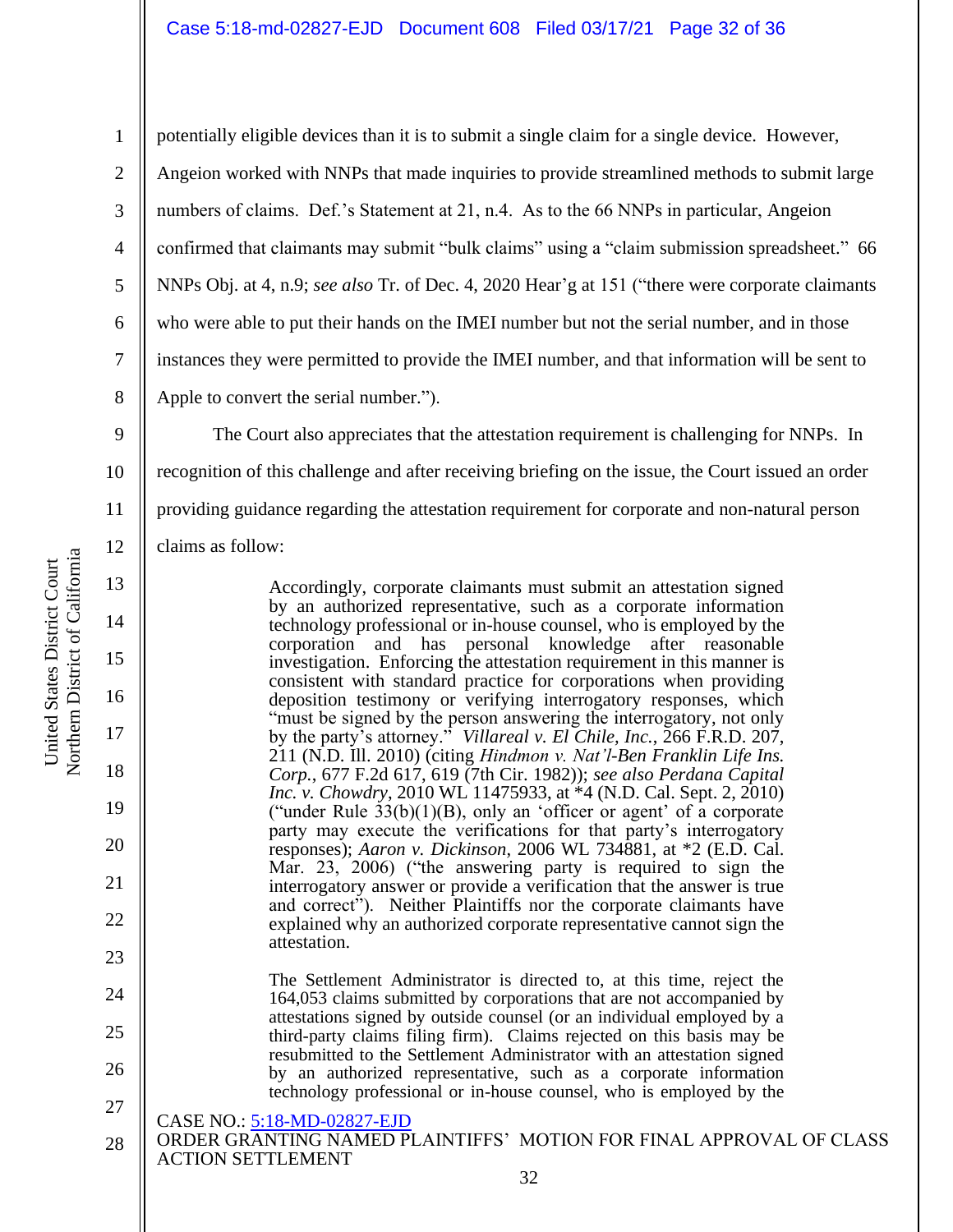#### Case 5:18-md-02827-EJD Document 608 Filed 03/17/21 Page 33 of 36

1 2

3

4

5

6

7

8

9

10

11

12

13

14

15

16

17

18

corporation and has personal knowledge after reasonable investigation. The deadline for resubmissions is February 8, 2021.

Dkt. No. 598. The February 8, 2021 extended deadline allows sufficient time for "a diligent class member to evaluate their injury and compare it to the benefits that the settlement has to offer." *See Friedman*, 2017 WL 6527295, at \*10. The claims review process for NNPs is ongoing. Tr. of Feb. 17, 2021 Hr'g at 8, Dkt. No. 605.

Relatedly, Spectrum suggests that NNPs were not adequately represented. Spectrum Obj. at 3-4 (quoting *In re Mego Fin. Corp. Securities Litig*., 213 F.3d 454, 462 (9th Cir. 2000)); *see also* Tr. of Dec. 4, 2020 Hr'g at 40 (Best Companies' assertion that from the beginning of the case, there has not been a corporate representative with a seat at the table). The Court disagrees. There is no prohibition against a natural person representing non-natural persons in a class action so long as the natural person is an adequate representative. *Local Joint Exec. Bd. of Culinary/Bartender Tr. Fund v. Las Vegas Sands, Inc.*, 244 F.3d 1152, 1162 n.2 (9th Cir. 2001) ("[T]he adequacy-of-representation requirement is satisfied as long as one of the class representatives is an adequate class representative."). Here, the Named Plaintiffs include natural persons who purchased devices for other people (*see* Dkt. 244 ¶¶ 233, 85, 91, 109, 179, 193, 235), and several others testified that they had used their devices for work purposes (*see* Chorba Decl., Ex. A). Thus, the Named Plaintiffs were sufficiently similarly situated to NNPs to act as representatives for the Class.

19 20 21 22 23 24 25 26 Finally, there is no unfair windfall to employees or individuals over NNP owners under the Settlement. The Settlement does not allow users "who did not even purchase iPhones to reap windfalls while NNPs that bought thousands of dollars worth of iPhones receive nothing" (Best Companies Obj. at 5-6) because the Claim Form requires all claimants to make the same attestation under penalty of perjury. Claim Form at 3, 5. To the extent that both a company and a natural person submit a claim for the same eligible device, there is a set procedure to split the value. Reply at 14 (citing Stipulation, § 6.10). Alternatively, a company may seek repayment from an employee. *Id*. at 14.

27

#### CASE NO.: 5:18-MD-02827-EJD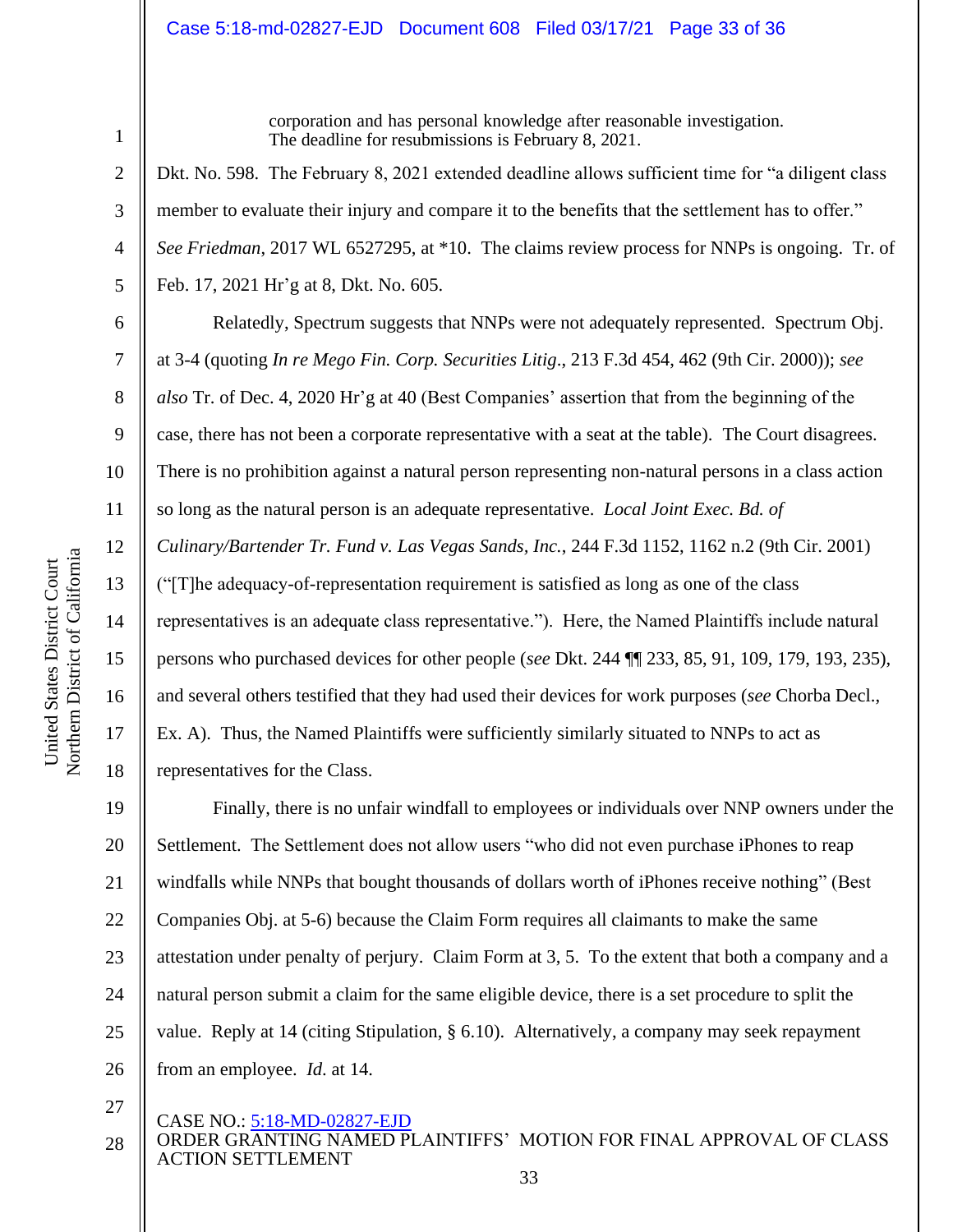12

13

14

15

16

17

18

19

20

21

22

27

The NNP objections are overruled and their requested relief is denied.

#### **f. Miscellaneous Objections**

A few additional objections remain as to other aspects of the Settlement. Terrence O'Toole ("O'Toole") objects that he has no information relating to the substance of the claim or about how the class representatives were chosen. Dkt. No. 437. The basic filings are public, however, and to the extent that O'Toole seeks something more akin to discovery, he is not entitled to it. *See United States v. Oregon*, 913 F.2d at 582.

Sherry Cassedy is dissatisfied with nearly everything about the claims process and compensation, and writes "to record [her] frustration with this process and the result, for what it's worth." Dkt. No. 499. Her frustration is noted and, though not detailed enough in substance to evaluate, contributes to a clearer picture of the class members' reaction.

Saunders and Deborah Pantoni object to the breadth of the release. Dkt. Nos. 513, 519. The objection is without merit. The release is appropriate because it is "rooted in the factual allegations of Plaintiffs' Complaint" concerning iOS 10.2.1 or later (for iPhone 6, 6 Plus, 6s, 6s Plus, and SE devices), and iOS 11.2 or later (for iPhone 7 and 7 Plus devices), running these operating systems prior to December 21, 2017. *Cody v. SoulCycyle Inc.*, 2017 WL 6550682, at \*7 (C.D. Cal. Oct. 3, 2017); *see also Rodriguez v. West Publ'g Corp.*, 563 F.3d 948, 957 (9th Cir. 2009) (affirming settlement that provided for "release [of] all claims . . . related to conduct alleged in the complaint"); *Bey v. Mosaic Sales Solutions US Operating Co., LLC*, 2019 WL 7940584, at \*11 (C.D. Cal. June 20, 2019) (approving settlement which released defendant "from all claims . . . and any additional claims that could have been brought based on the facts alleged in the 5AC . . .").

23 24 25 26 Kimberly Rosetta ("Rosetta") objects to the October 6 deadlines and to the fact that the Claim Form does not have an area to submit additional information. Dkt. No. 524-1. Rosetta is a disabled veteran under the ADA and requests more time to evaluate whether to exclude herself from the settlement. But she does not provide any information about her disability or how it

- CASE NO.: 5:18-MD-02827-EJD
- ORDER GRANTING NAMED PLAINTIFFS' MOTION FOR FINAL APPROVAL OF CLASS ACTION SETTLEMENT 28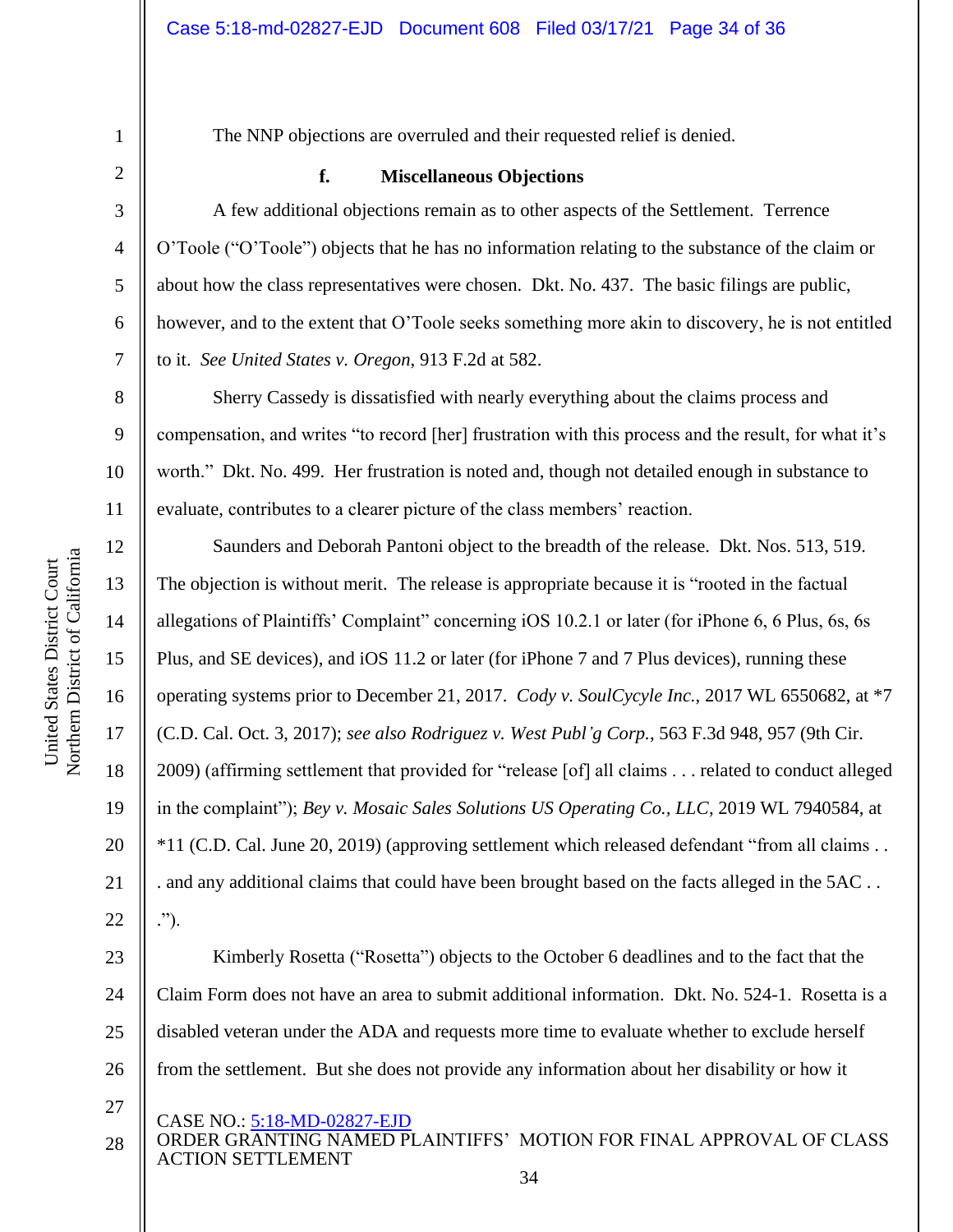impacts her ability to submit a claim or request for exclusion.

Steven Helfand ("Helfand") objects to almost everything: conflict of interest with Class Counsel, the Settlement amount, Class Counsel's violation of a protective order, the Claim Form's deceptiveness, the claim rejection reasons, the written Claim Form, the deadline's receipt requirement rather than a postmark requirement, all deadlines (due to COVID-19), and the absence of Zoom information to attend the hearing. Dkt. No. 530. Helfand's objections have largely been addressed elsewhere in this Order, except for the specific request to extend deadlines due to COVID-19 and for Zoom information. The deadlines, however, were set during the pandemic in May, when preliminary approval was granted and Zoom information is available on the Court website. As such, there is no reason for an extension.

Finally, James Ryan objects to the Settlement because it provides no assurances of privacy. However, the Stipulated Protective Order (Dkt. 224) and the Stipulation (§ 6.2.3) provide that the information provided by Settlement Class Members will remain private and used "solely for the purposes of providing notice, processing requests for exclusion, and administering payment."

These objections are overruled and the requested relief is denied.

## **g. Objection to CPM as Plaintiffs' Counsel**

Edward and Darlene Orr assert that CPM has a conflict of interest because of the firm's current and its past representation of Apple in *In re Lithium Ion Antitrust Litigation*, Case No. 4:13-md-02420 (YGR), and request disqualification of CPM as Class Counsel. Objs. of Edward and Darlene Orr, Dkt. Nos. 423, 504. They argue that CPM had unfair access to Apple's confidential files about its battery business because of the firm's representation of Apple in the prior lawsuit, and that this has contributed to a "cavalier" attitude that has garnered sanctions in the instant action. *Id*. at 3 (citing "Order Re Mot. for Sanctions," Dkt. No. 350).

24 25 26 Class Counsel responds that "these assertions are false. CPM does *not* represent Apple and has never had access to Apple's confidential battery business files in the *Lithium Ion* case." Mot. at 17. The Court has reviewed the Docket Report for the *Lithium Ion* case, which confirms that

- CASE NO.: 5:18-MD-02827-EJD
- ORDER GRANTING NAMED PLAINTIFFS' MOTION FOR FINAL APPROVAL OF CLASS ACTION SETTLEMENT 28

1

2

3

4

5

6

7

8

9

10

11

12

13

14

15

16

17

18

19

20

21

22

23